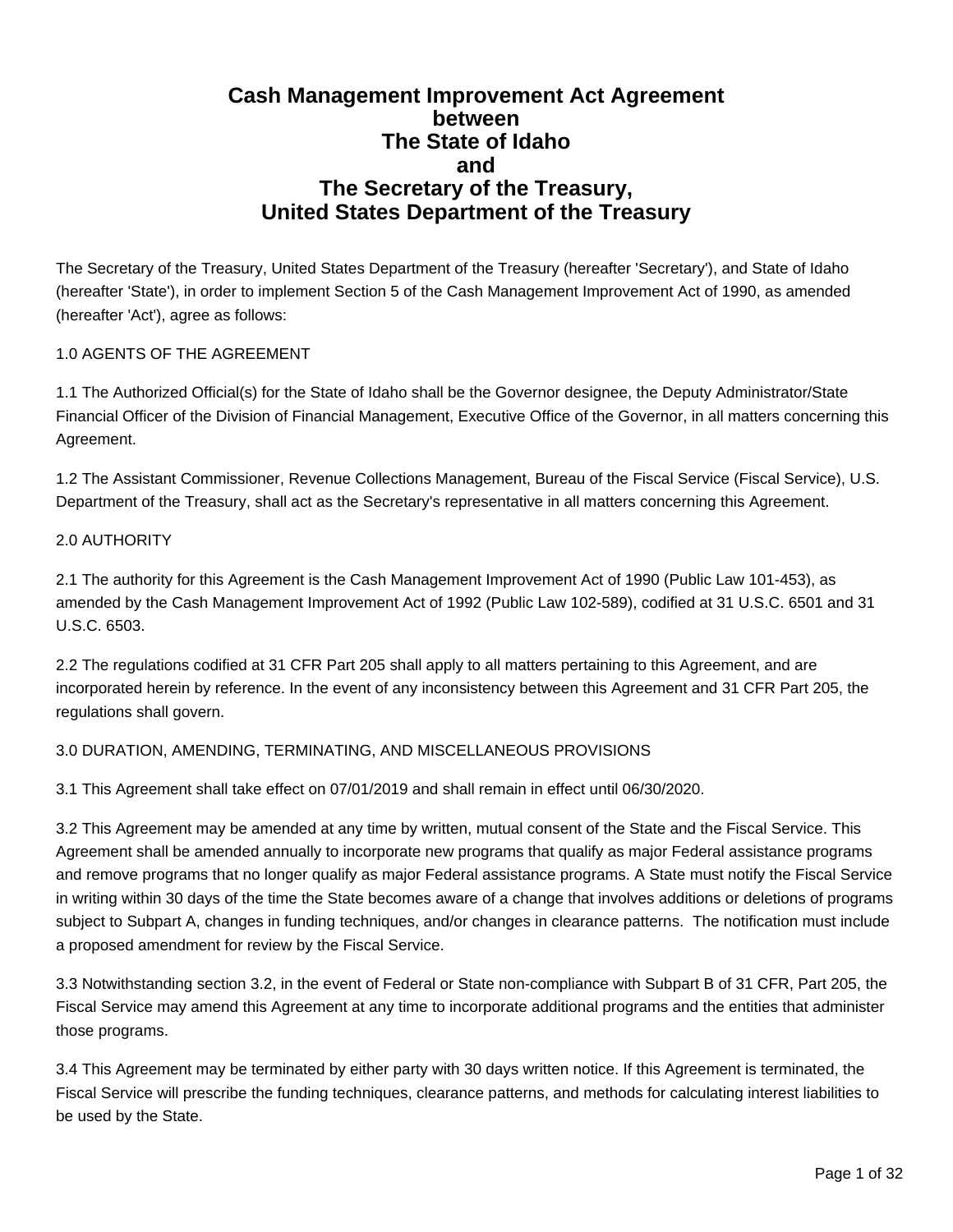#### 4.0 PROGRAMS COVERED

4.1 The State's threshold and its major Federal assistance programs shall be determined based on the Single Audit Report for fiscal year ending 06/30/2018.

All major Federal assistance programs shall be covered by this Agreement, unless otherwise specified in section 4.4 of this Agreement.

4.2 The State's threshold for major Federal assistance programs is \$8,822,256.

The following programs meet or exceed the threshold and are not excluded in Section 4.4:

- 10.551 Supplemental Nutrition Assistance Program
- 10.553 School Breakfast Program
- 10.555 National School Lunch Program
- 10.557 Special Supplemental Nutrition Program for Women, Infants, and Children
- 10.561 State Administrative Matching Grants for the Supplemental Nutrition Assistance Program
- 12.401 National Guard Military Operations and Maintenance (O&M) Projects
- 15.611 Wildlife Restoration
- 17.225F Unemployment Insurance -- Federal Benefit Account and Administrative Costs
- 17.225S Unemployment Insurance -- State Benefit Account
- 20.205 Highway Planning and Construction
- 64.015 Veterans State Nursing Home Care
- 66.468 Capitalization Grants for Drinking Water Revolving Fund
- 84.010 Title I Grants to Local Educational Agencies
- 84.027 Special Education -- Grants to States
- 84.126 Rehabilitation Services -- Vocational Rehabilitation Grants to States
- 84.367 Improving Teacher Quality State Grants
- 93.558 Temporary Assistance for Needy Families
- 93.563 Child Support Enforcement
- 93.568 Low-Income Home Energy Assistance
- 93.575 Child Care and Development Block Grant
- 93.658 Foster Care -- Title IV-E
- 93.767 Children's Health Insurance Program
- 93.778 Medical Assistance Program
- 96.001 Social Security -- Disability Insurance

4.3 The following programs fall below the State's threshold but have been required to be covered by Fiscal Service in accordance with the non-compliance provisions of Subpart B of 31 CFR Part 205:

There are currently no programs listed for Section 4.3.

4.4 The following programs exceed the State's threshold but have been excluded from coverage for the reason indicated:

84.063 Federal Pell Grant Program --- Exclusion:Non-State 93.268 Immunization Grants --- Exclusion:Non-Cash

5.0 ENTITIES COVERED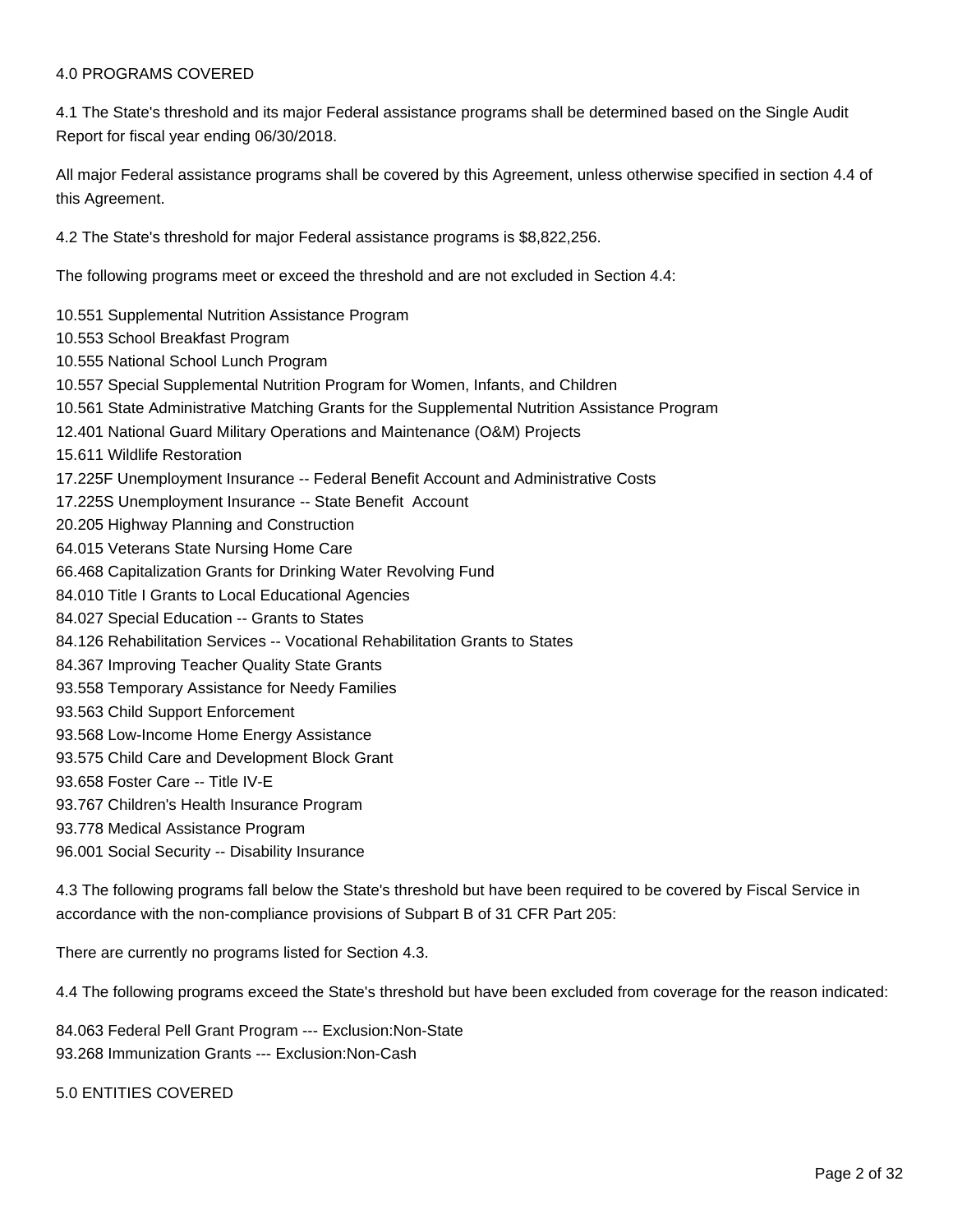5.1 State agencies and instrumentalities that meet the definition of a State per 31 CFR Part 205, shall be subject to the terms of this Agreement. The following is a list of such entities that administer funds under the programs listed in Section 4.0 of this Agreement:

Commission for the Blind and Visually Impaired Department of Environmental Quality Department of Fish and Game Department of Health and Welfare Department of Labor Division of Military Division of Veterans Services Idaho Division of Vocational Rehabilitation Idaho Transportation Department Superintendent of Public Instruction

5.2 Entities that meet the definition of a Fiscal Agent per 31 CFR Part 205 shall be subject to the terms of this Agreement. The following is a list of Fiscal Agents that administer funds under the programs listed in the Section 4.0 of this Agreement:

FIS 10.561 State Administrative Matching Grants for the Supplemental Nutrition Assistance Program FIS 93.558 Temporary Assistance for Needy Families Solutran & FIS 10.557 Special Supplemental Nutrition Program for Women, Infants, and Children

# 6.0 FUNDING TECHNIQUES

# 6.1 General Terms

6.1.1 The State shall request Federal funds in accordance with the appropriate cut-off times shown in Exhibit I to ensure funds will be received and credited to a State account by the times specified in the funding techniques. Exhibit I is incorporated by reference herein.

6.1.2 The State shall schedule the receipt of Federal funds such that the funds are received and credited to a State account in accordance with the clearance patterns specified in Exhibit II - List of State Clearance Patterns. Exhibit II is incorporated by reference herein.

6.1.3 In instances where the receipt of funds is scheduled for a Saturday, the State shall request funds for deposit on Friday. In instances where the receipt of funds is scheduled for a Sunday, the State shall request funds for deposit on Monday. In instances where the receipt of Federal funds is scheduled for deposit on a day when the State is not open for business, the State shall request funds for deposit the day following the scheduled day; in instances where the receipt of Federal funds is scheduled for deposit on a day when the Federal Government is not open for business, the State shall request funds for deposit the day prior to the scheduled day.

# 6.1.4 Estimates and Reconciliation of Estimates:

Where estimated expenditures are used to determine the amount of the drawdown, the State will indicate in the terms of the State unique funding technique how the estimated amount is determined and when and how the State will reconcile the difference between the estimate and the State's actual expenditures.

# 6.1.5 Supplemental Funding:

Unless otherwise defined by program rules, Supplemental Funding is the award of additional funds to provide for an increase in costs due to unforeseen circumstances.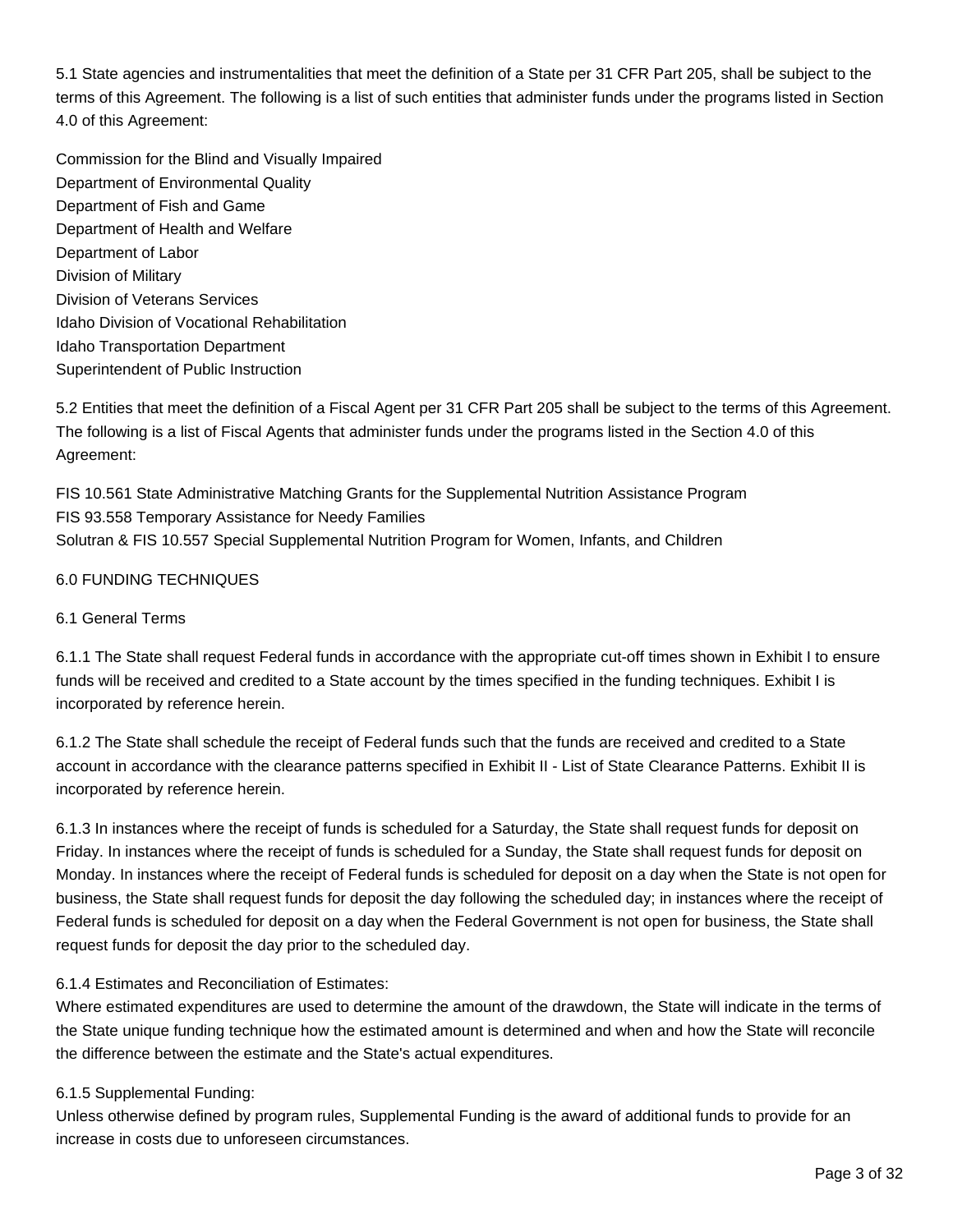The State will comply with all Federal program agency policies and procedures for requesting supplemental grant funding.

The State will comply with the following guidelines when requesting supplemental funding for the Medical Assistance Program and associated administrative payments (CFDA 93.778):

The State must submit a revised Medicaid Program Budget Report (CMS-37) to request supplemental funding. The CMS guidelines and instructions for completing the CMS-37 are provided in Section 2600F of the State Medicaid Manual (SMM). The CMS/CO must receive the revised Form CMS-37 through the Medicaid Budget Expenditure System/Children's Budget Expenditure System (MBES/CBES) no later than 10 calendar days before the end of the quarter for which the supplemental grant award is being requested.

Additional guidance on this policy is available from the respective CMS Regional Office, U.S. Department of Health & Human Services.

The State will comply with the following guidelines when requesting supplemental funding for TANF (CFDA 93.558), CCDF (CFDA 93.575), CSE (93.563), and the FC/AA (CFDA 93.658 and CFDA 93.659) programs administered by the U.S. Department of Human Services, Administration for Children and Families (HHS/ACF):

# a. Timing of the Request

A State should initiate its request for supplemental funding during a quarter as soon as it becomes aware of the fact that a shortfall does/will exist. For the TANF and CCDF grants, supplemental funding requests (estimates) may be submitted by a State, for consideration by ACF, up through and including the 15th day of the third month of the first, second or third quarter of any fiscal year. Since TANF and CCDF are block grant programs, all unawarded portions of the annual allotment will automatically be issued at the beginning of the fourth quarter. Therefore, supplemental funding requests will not be available during the fourth quarter for these programs. For the CSE and FC/AA programs, supplemental funding requests may be submitted by a state, for consideration by ACF, up through and including the 15th day of the third month of any quarter of a fiscal year.

# b. Justification for the Request

The request for a supplemental funding for any of the above mentioned programs should contain a justification clearly documenting the need for the additional funding authority during the current quarter. This documentation should be in the form of State accounting records or similar documents that will show the actual expenditures through the most recent month for which such data are available, as well as the State's most accurate projection of its anticipated expenditures during the remaining month(s) of the quarter. For either the TANF or the CCDF program, the State's justification should also include an explanation of the activities requiring the obligation and/or expenditure of amounts that exceed the normal quarterly grant award restrictions and why these activities could not have been delayed until the next quarter.

# c. Form Submittal

Supplemental funding requests should be made by completing the appropriate ACF quarterly report of expenditures and estimates applicable to the particular program for which the grant award request is being made.

# d. Approval Process

Upon receipt of the state's request for additional funding authority for a quarter, the ACF Regional Office will promptly review the supporting documentation. If the request is properly justified, so long as ACF has adequate funding availability, the State's request will be expedited and supplemental funding will be issued within 5 days of ACF receiving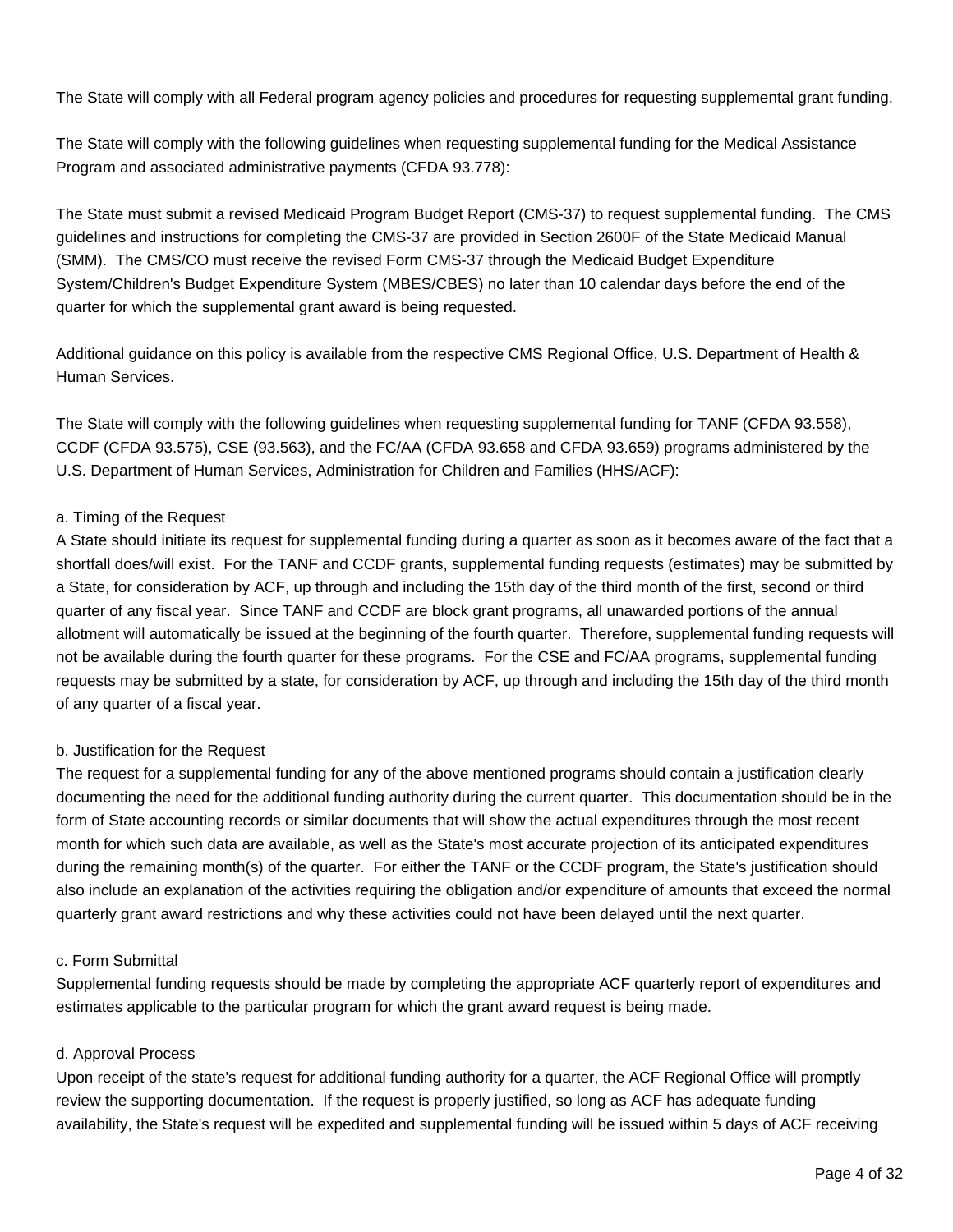the request. The State will be notified by the Regional Office when the supplemental award has been transmitted to the Payment Management System (PMS) and when it may initiate drawdowns against the supplemental funding.

Additional guidance on this policy is provided in the U.S. Department of Health & Human Services, Administration for Children and Families, letter (May 19, 2004) to State Administrators from the Deputy Assistant Secretary for Administration.

# 6.2 Description of Funding Techniques

6.2.1 The following are terms under which standard funding techniques shall be implemented for all transfers of funds to which the funding technique is applied in section 6.3.2 of this Agreement.

# Actual Clearance, ZBA - Same Day Payment

The State shall request funds the same day it pays out funds, in accordance with the appropriate Federal agency cut-off time specified in Exhibit I. A Federal agency will deposit funds in a State account the same day as requested. The amount of the request shall be for the amount of funds that clear the State's account that day. This funding technique is interest neutral.

# Average Clearance

The State shall request funds such that they are deposited by ACH on the dollar-weighted average day of clearance for the disbursement, in accordance with the clearance pattern specified in Exhibit II. The request shall be made in accordance with the appropriate Federal agency cut-off time specified in Exhibit I. The amount of the request shall be for the exact amount of that disbursement. This funding technique is interest neutral.

# Estimated Clearance

The State shall request funds such that they are deposited in a State account in accordance with the clearance pattern specified in Exhibit II - EC (Estimated Clearance). The request shall be made in accordance with the appropriate Federal agency cut-off time specified in Exhibit I. The amount of each request will be a percentage of the disbursement, according to the State's clearance pattern specified in Exhibit II - EC. This funding technique is interest neutral.

6.2.2 The following are terms under which funding techniques for administrative costs shall be implemented for all transfers of funds to which the funding technique is applied in section 6.3.2 of this Agreement.

There are no funding techniques listed in Section 6.2.2

6.2.3 The following are terms under which miscellaneous funding techniques shall be implemented for all transfers of funds to which the funding technique is applied in section 6.3.2 of this Agreement.

# Capitalization Grants for State Revolving Funds

The State shall request funds to minimize the time between the drawdown of funds from Treasury and their deposit into the revolving fund. The timing of the drawdown of Federal funds for deposit to the revolving fund is subject to the interest provisions of 31 CFR Part 205, however there is an interest exemption for the interest the State earns once the funds are deposited into the revolving fund. The request for funds shall be made in accordance with the appropriate Federal agency cut-off time specified in Exhibit I. The amount of the request shall be for the amount of the funds to be used for immediate program purposes. The State will not incur an interest liability for interest earned on revolving fund loans. This funding technique is interest neutral.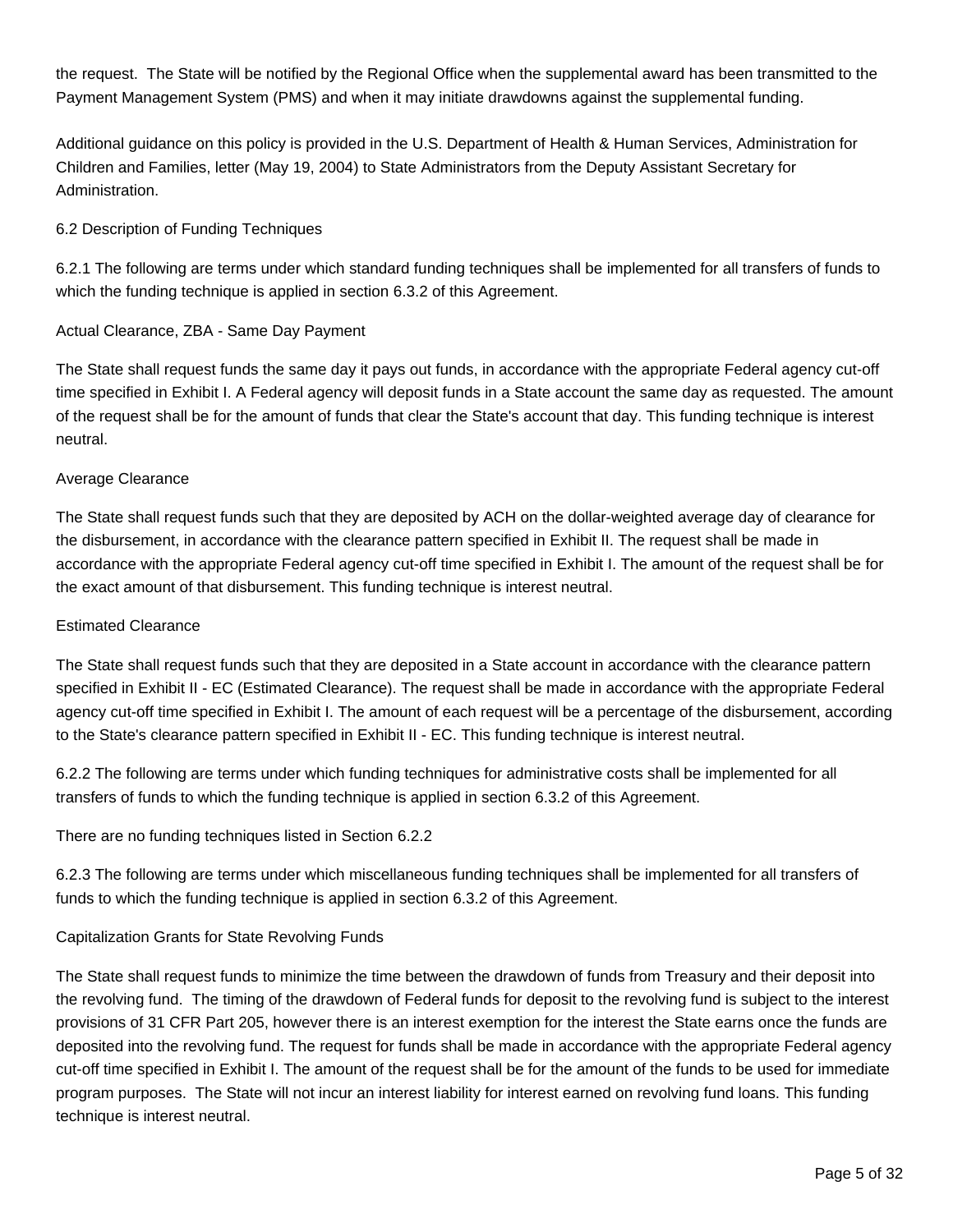6.2.4 The following are terms under which State unique funding techniques shall be implemented for all transfers of funds to which the funding technique is applied in section 6.3.2 of this Agreement.

# Actual Allocation (Health & Welfare)

The State shall request funds such that they are deposited monthly by ACH after the cost allocation is run. This is the first day the cost is specifically identified to a Federal grant from the prior month. The request for funds shall be made in accordance with the appropriate Federal agency cut-off time specified in Exhibit I. The amount of the request shall equal the federally allowable indirect costs allocated for the prior month in accordance with the State Department of Health & Welfare's approved indirect cost agreement. This funding technique is interest neutral.

# Actual Allocation (Labor Agreement)

The State shall request funds such that they are deposited bi-weekly by ACH on the average day of clearance for payroll. The request for funds shall be made in accordance with the appropriate Federal agency cut-off time specified in Exhibit I. The amount of the request shall equal the indirect costs allocated for the bi-weekly period in accordance with the indirect cost agreement approved by the U.S. Department of Labor. This funding technique is interest neutral.

# Actual Allocation (Statewide Plan)

The State shall request funds such that they are deposited by ACH monthly on the last average day of clearance for payroll during the month. The request for funds shall be made in accordance with the appropriate Federal agency cut-off time specified in Exhibit I. The amount of the request shall be 1/12 of the indirect costs allocation in accordance with the statewide cost allocation plan. This funding technique is interest neutral.

# Average Clearance with Payroll

The State shall request funds such that they are deposited by ACH on the dollar-weighted average day of clearance for the disbursement, in accordance with the clearance pattern specified in Exhibit II and Payroll Clearance Pattern Methodology specified in Section 7.1. The request for funds shall be made in accordance with appropriate Federal agency cut-off time specified in Exhibit I. The amount of the request shall be for the exact amount of that disbursement. This funding technique is interest neutral.

# Biweekly Actual

The State will request funds biweekly based on the actual expenditures incurred during the biweekly period. The request shall be made in accordance with the appropriate Federal agency cut-off time specified in Exhibit I. The amount of each request shall equal the total actual expenditures posted during the biweekly period. The State will not apply a clearance pattern to this funding technique and agrees that no federal interest liability will result, providing that federal funds are available and deposited in accordance with the cutoff times specified in Exhibit I. This funding technique is interest neutral.

# Composite Clearance - (Health & Welfare)

The State shall request funds once a week on the accumulated dollar-weighted average number of days required for funds to be paid out for a series of disbursements. The State shall request funds for receipt on the average number of days of clearance for each program identified in section 6.3.2. The request of funds shall be made in accordance with the appropriate Federal agency cut-off time specified in Exhibit I. The amount of the request shall be the sum of the payments in the series of disbursements made Thursday through Wednesday as identified on the Federal Draw Report (HWJR7500). This funding technique is interest neutral.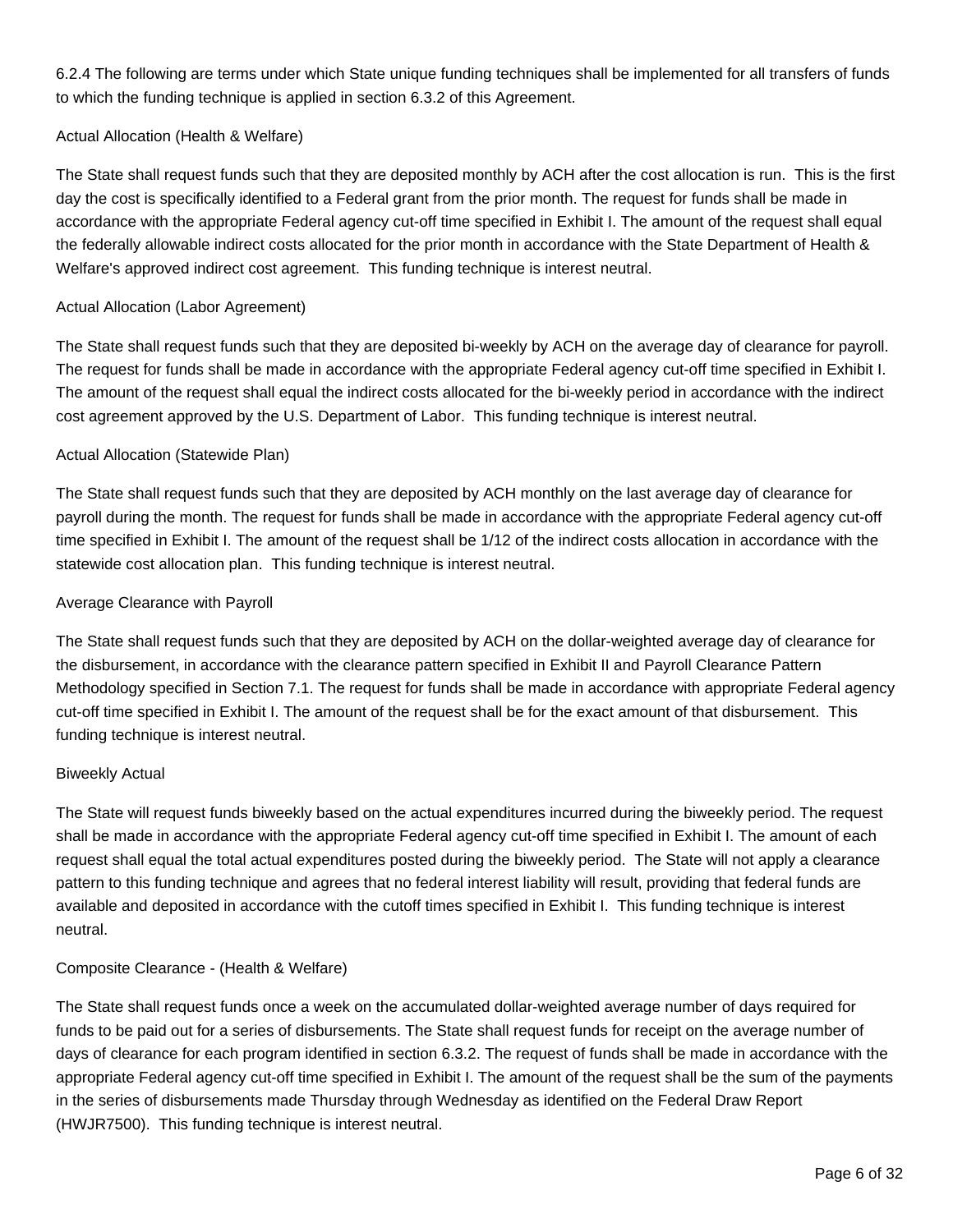# Drawdowns on Payroll Cycle

The State shall request funds such that they are deposited by ACH on the average day of clearance for payroll. The request for funds shall be made in accordance with the appropriate Federal agency cut-off time specified in Exhibit I. The amount of the request shall be estimated by annual administrative costs divided by the number of payrolls in a year. After each monthly financial report is available the next request shall be adjusted to reflect the difference between the estimated and actual administrative costs paid out for the prior month. This funding technique is interest neutral.

# Monthly Actual - F&G

The State will request funds monthly based on the actual expenditures incurred during the month. The request shall be made in accordance with the appropriate Federal agency cut-off time specified in Exhibit I. The amount of each request shall equal the total actual expenditures posted during the State's monthly billing cycle. The State will not apply a clearance pattern to this funding technique and agrees that no federal interest liability will result, provided that federal funds are available and deposited in accordance with the cutoff times specified in Exhibit I. This funding technique is interest neutral.

# Payroll Payment Schedule (Health & Welfare)

The State shall request funds such that they are deposited by ACH on the average day of clearance for employee payroll, in accordance with the Payroll Clearance Pattern Methodology specified in Section 7.1. The request for funds shall be made in accordance with the appropriate Federal agency cut-off time specified in Exhibit I. The amount of the request shall be for the exact amount of that disbursement. This funding technique is interest neutral.

Pre-Issuance - Grant Anticipation Revenue Vehicle (GARVEE) Debt Service Payments

The State will request funds two weeks in advance of the bond payment. This early drawdown has been approved by the Federal Highway Administration (FHWA). The request of funds shall be made in accordance with the appropriate Federal agency cut-off time specified in Exhibit I. The amount of the request shall be for the debt service payments of GARVEE bonds issued by the Idaho Housing and Finance Association. This funding technique is interest neutral.

# Weekly Billing - ITD

The State shall request funds once a week at the same time funds are requested for composite clearance pattern. The request for funds shall be made in accordance with the appropriate Federal agency cut-off time specified in Exhibit I. The amount of the request shall be the amount of actual costs recorded since the last request for funds as the components become billable. This funding technique is interest neutral.

# 6.3 Application of Funding Techniques to Programs

6.3.1 The State shall apply the following funding techniques when requesting Federal funds for the component cash flows of the programs listed in sections 4.2 and 4.3 of this Agreement.

# 6.3.2 Programs

Below are programs listed in Section 4.2 and Section 4.3.

10.551 Supplemental Nutrition Assistance Program Recipient: Department of Health and Welfare % of Funds Agency Receives: 100.00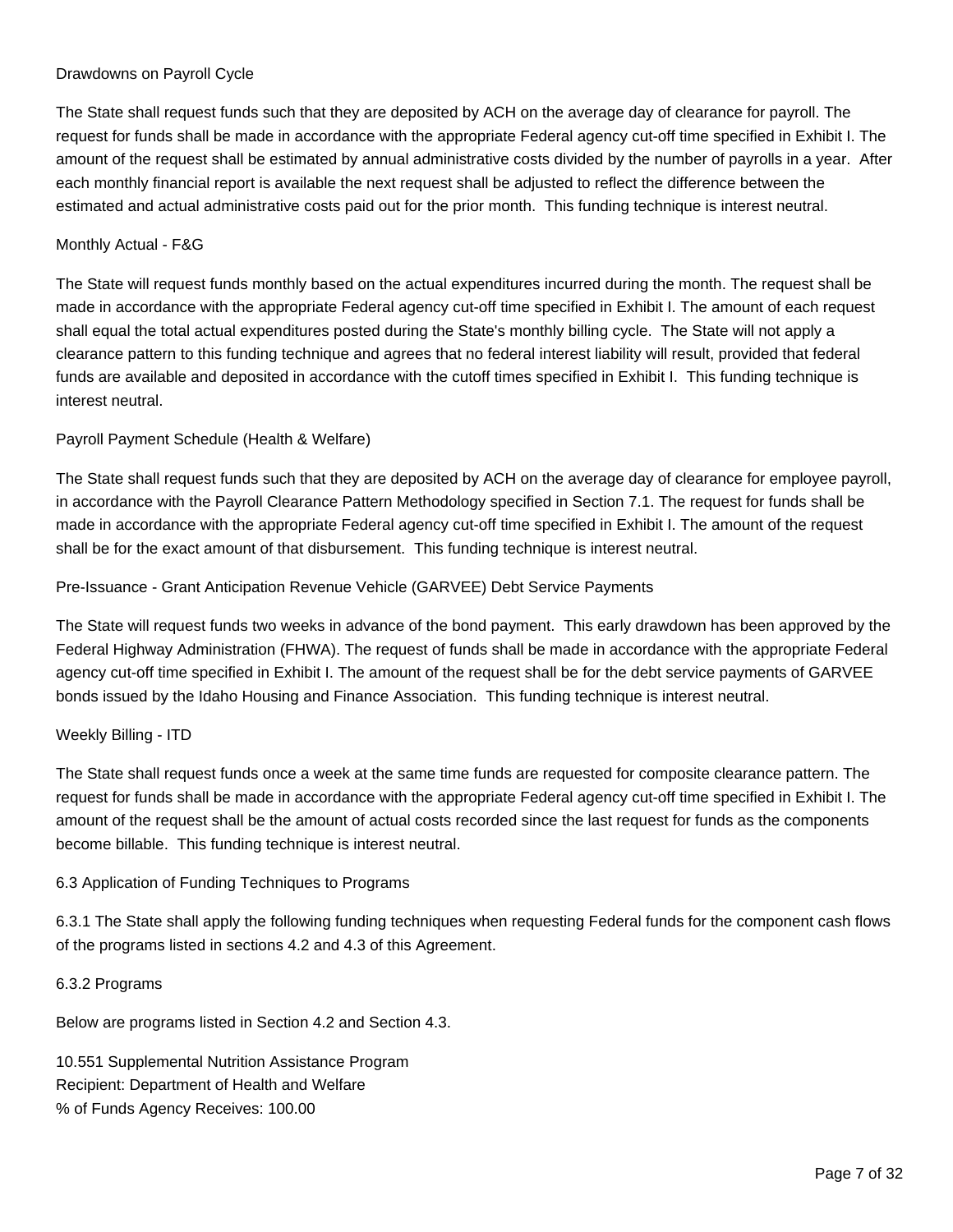Component: Benefits Technique: Actual Clearance, ZBA - Same Day Payment Average Day of Clearance: 0 Days

10.553 School Breakfast Program Recipient: Superintendent of Public Instruction % of Funds Agency Receives: 100.00 Component: School Districts, Non-profit Organizations Technique: Average Clearance Average Day of Clearance: 3 Days

10.555 National School Lunch Program Recipient: Superintendent of Public Instruction % of Funds Agency Receives: 100.00 Component: School Districts, Non-profit Organizations Technique: Average Clearance Average Day of Clearance: 3 Days

10.557 Special Supplemental Nutrition Program for Women, Infants, and Children Recipient: Department of Health and Welfare % of Funds Agency Receives: 1.61 Component: Indirect Costs Technique: Actual Allocation (Health & Welfare) Average Day of Clearance: 0 Days

Recipient: Department of Health and Welfare % of Funds Agency Receives: 68.77 Component: Benefits Technique: Actual Clearance, ZBA - Same Day Payment Average Day of Clearance: 0 Days

Recipient: Department of Health and Welfare % of Funds Agency Receives: 26.83 Component: Direct Administrative Costs Technique: Composite Clearance - (Health & Welfare) Average Day of Clearance: 4 Days

Recipient: Department of Health and Welfare % of Funds Agency Receives: 2.79 Component: Payroll Technique: Payroll Payment Schedule (Health & Welfare) Average Day of Clearance: 0 Days

10.561 State Administrative Matching Grants for the Supplemental Nutrition Assistance Program Recipient: Department of Health and Welfare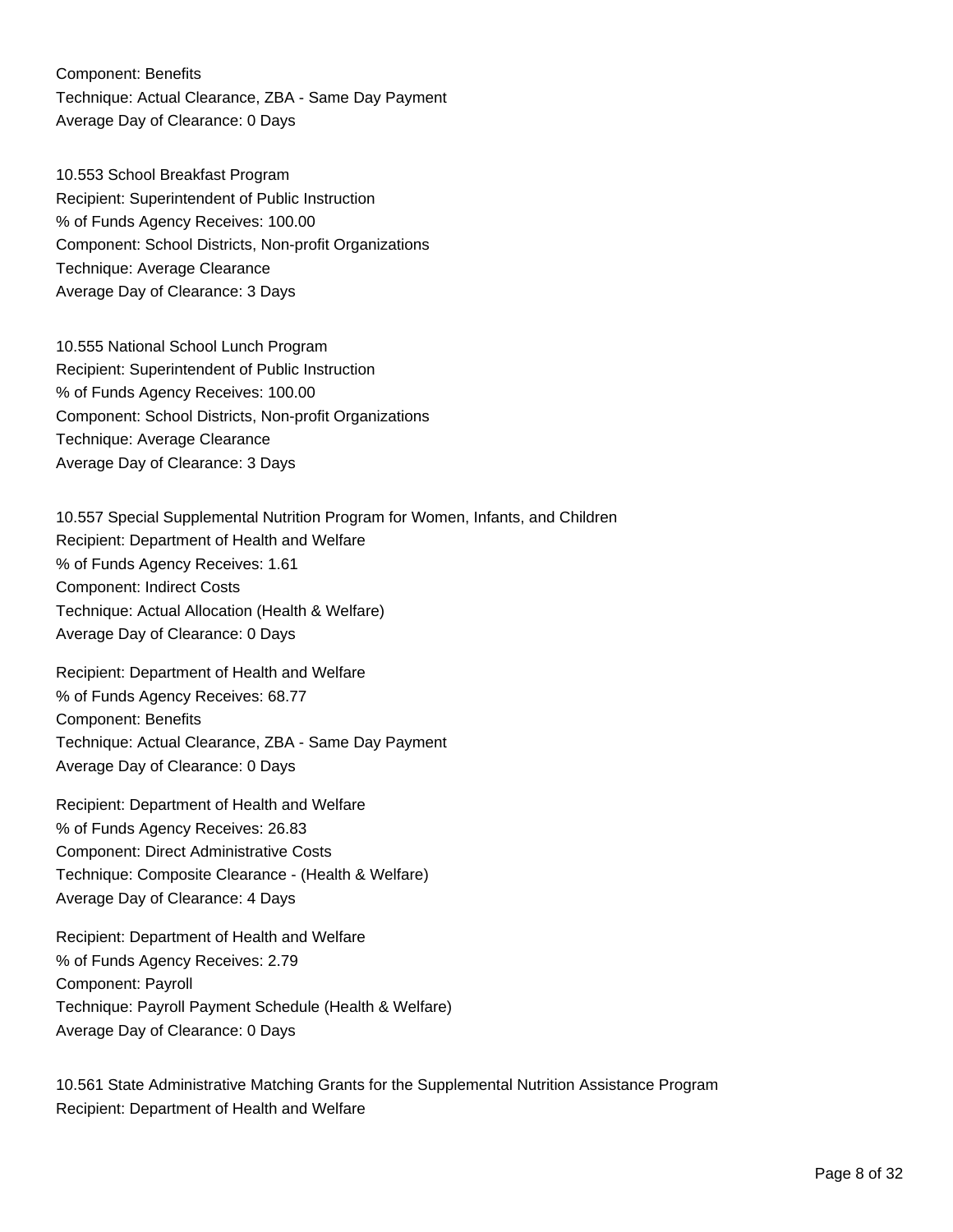% of Funds Agency Receives: 71.59 Component: Indirect Costs Technique: Actual Allocation (Health & Welfare) Average Day of Clearance: 0 Days

Recipient: Department of Health and Welfare % of Funds Agency Receives: 24.58 Component: Direct Administrative Costs and Benefits Technique: Composite Clearance - (Health & Welfare) Average Day of Clearance: 4 Days

Recipient: Department of Health and Welfare % of Funds Agency Receives: 3.83 Component: Payroll Technique: Payroll Payment Schedule (Health & Welfare) Average Day of Clearance: 0 Days

12.401 National Guard Military Operations and Maintenance (O&M) Projects Recipient: Division of Military % of Funds Agency Receives: 10.00 Component: Operating costs - current grant year Technique: Biweekly Actual Average Day of Clearance: N/A

Recipient: Division of Military % of Funds Agency Receives: 15.00 Component: Payroll - current grant year Technique: Biweekly Actual Average Day of Clearance: N/A

Recipient: Division of Military % of Funds Agency Receives: 64.00 Component: Operating Costs - previous grant year Technique: Biweekly Actual Average Day of Clearance: N/A

Recipient: Division of Military % of Funds Agency Receives: 11.00 Component: Payroll - previous grant year Technique: Biweekly Actual Average Day of Clearance: N/A

15.611 Wildlife Restoration Recipient: Department of Fish and Game % of Funds Agency Receives: 50.00 Component: Vendor Payments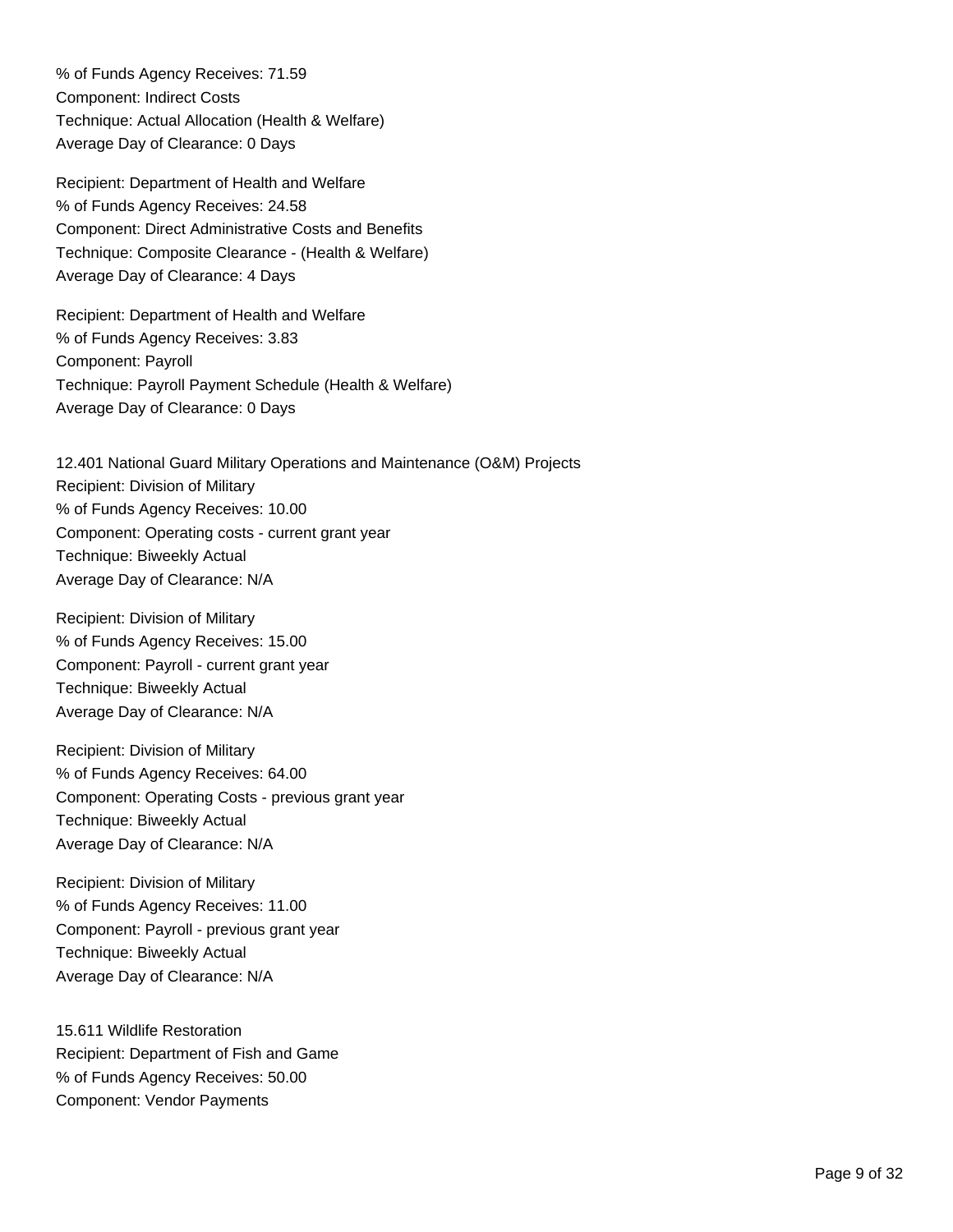Technique: Monthly Actual - F&G Average Day of Clearance: N/A

Recipient: Department of Fish and Game % of Funds Agency Receives: 50.00 Component: Payroll Technique: Monthly Actual - F&G Average Day of Clearance: N/A

17.225F Unemployment Insurance -- Federal Benefit Account and Administrative Costs Recipient: Department of Labor % of Funds Agency Receives: 2.00 Component: Indirect Costs Technique: Actual Allocation (Labor Agreement) Average Day of Clearance: 0 Days

Recipient: Department of Labor % of Funds Agency Receives: 83.00 Component: Federal Benefits Technique: Actual Clearance, ZBA - Same Day Payment Average Day of Clearance: 0 Days

Recipient: Department of Labor % of Funds Agency Receives: 11.00 Component: Payroll Technique: Average Clearance Average Day of Clearance: 0 Days

Recipient: Department of Labor % of Funds Agency Receives: 4.00 Component: Non-Payroll Administrative Costs Technique: Drawdowns on Payroll Cycle Average Day of Clearance: 0 Days

17.225S Unemployment Insurance -- State Benefit Account Recipient: Department of Labor % of Funds Agency Receives: 100.00 Component: State Benefits Technique: Actual Clearance, ZBA - Same Day Payment Average Day of Clearance: 0 Days

20.205 Highway Planning and Construction Recipient: Idaho Transportation Department % of Funds Agency Receives: 71.51 Component: Construction, Consultant Costs Technique: Average Clearance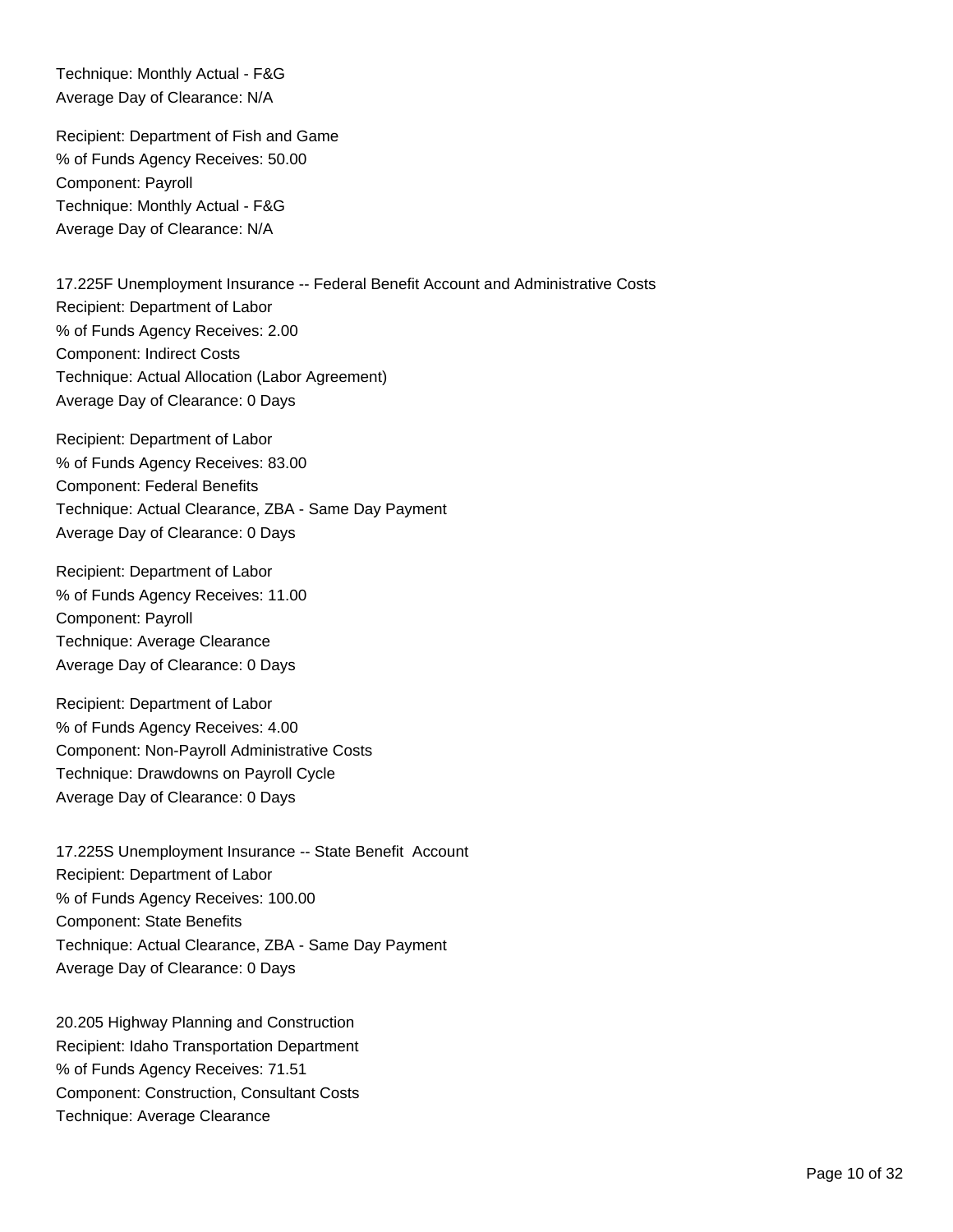Average Day of Clearance: 3 Days

Recipient: Idaho Transportation Department % of Funds Agency Receives: 3.57 Component: Payroll Costs Technique: Average Clearance with Payroll Average Day of Clearance: 0 Days

Recipient: Idaho Transportation Department % of Funds Agency Receives: 16.38 Component: Debt Service Technique: Pre-Issuance - Grant Anticipation Revenue Vehicle (GARVEE) Debt Service Payments Average Day of Clearance: 0 Days

Recipient: Idaho Transportation Department % of Funds Agency Receives: 1.70 Component: Adjustments, Internal Services Technique: Weekly Billing - ITD Average Day of Clearance: 0 Days

Recipient: Idaho Transportation Department % of Funds Agency Receives: 6.84 Component: Approved Indirect Cost Allocation Plan Technique: Weekly Billing - ITD Average Day of Clearance: 0 Days

64.015 Veterans State Nursing Home Care Recipient: Division of Veterans Services % of Funds Agency Receives: 100.00 Component: Benefits Technique: Actual Allocation (Statewide Plan) Average Day of Clearance: 0 Days

66.468 Capitalization Grants for Drinking Water Revolving Fund Recipient: Department of Environmental Quality % of Funds Agency Receives: 100.00 Component: Revolving Funds Technique: Capitalization Grants for State Revolving Funds Average Day of Clearance: 9 Days

84.010 Title I Grants to Local Educational Agencies Recipient: Superintendent of Public Instruction % of Funds Agency Receives: 98.00 Component: School Districts Technique: Average Clearance Average Day of Clearance: 3 Days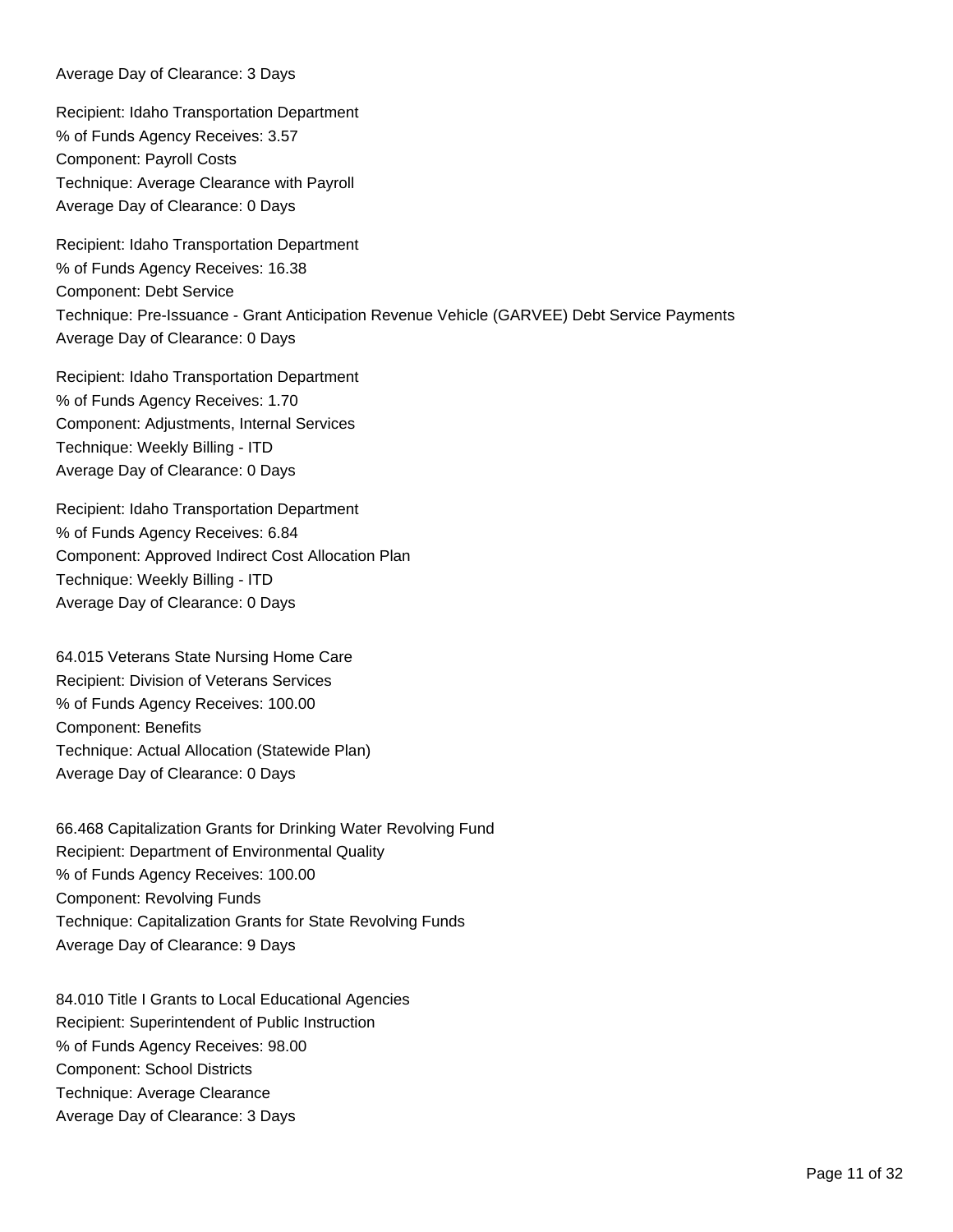Recipient: Superintendent of Public Instruction % of Funds Agency Receives: 1.00 Component: Direct & Indirect Costs Technique: Average Clearance Average Day of Clearance: 3 Days

Recipient: Superintendent of Public Instruction % of Funds Agency Receives: 1.00 Component: Payroll Technique: Average Clearance Average Day of Clearance: 0 Days

84.027 Special Education -- Grants to States Recipient: Superintendent of Public Instruction % of Funds Agency Receives: 2.00 Component: Direct & Indirect Costs Technique: Average Clearance Average Day of Clearance: 3 Days

Recipient: Superintendent of Public Instruction % of Funds Agency Receives: 97.00 Component: School Districts Technique: Average Clearance Average Day of Clearance: 3 Days

Recipient: Superintendent of Public Instruction % of Funds Agency Receives: 1.00 Component: Payroll Technique: Average Clearance Average Day of Clearance: 0 Days

84.126 Rehabilitation Services -- Vocational Rehabilitation Grants to States Recipient: Commission for the Blind and Visually Impaired % of Funds Agency Receives: 7.00 Component: Vendor payments Technique: Average Clearance Average Day of Clearance: 7 Days

Recipient: Commission for the Blind and Visually Impaired % of Funds Agency Receives: 9.00 Component: Payroll Technique: Average Clearance Average Day of Clearance: 0 Days

Recipient: Idaho Division of Vocational Rehabilitation % of Funds Agency Receives: 28.00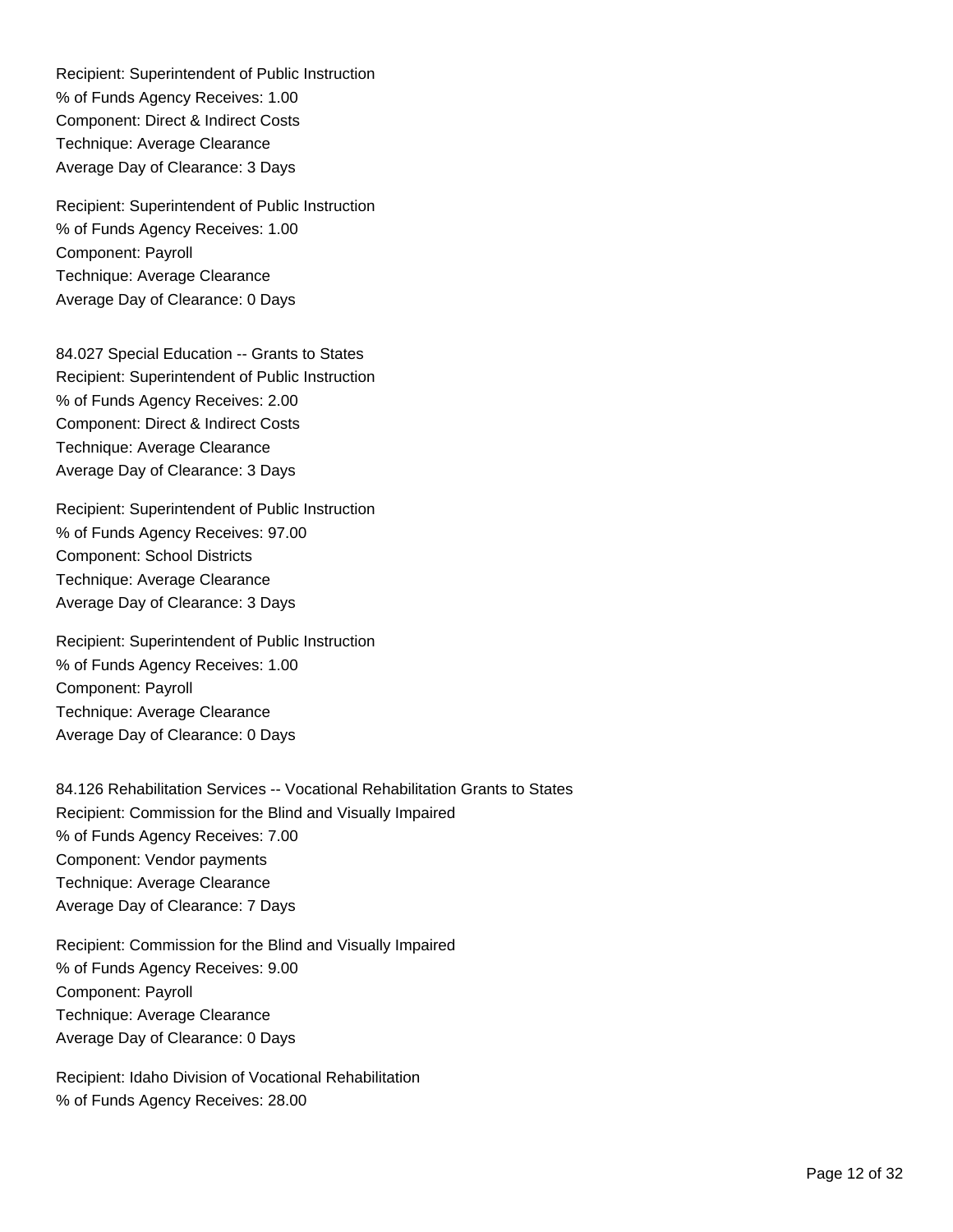Component: Indirect Costs Technique: Biweekly Actual Average Day of Clearance: N/A

Recipient: Idaho Division of Vocational Rehabilitation % of Funds Agency Receives: 28.00 Component: Payroll Technique: Biweekly Actual Average Day of Clearance: N/A

Recipient: Idaho Division of Vocational Rehabilitation % of Funds Agency Receives: 28.00 Component: Vendor Payments, Benefits Technique: Biweekly Actual Average Day of Clearance: N/A

84.367 Improving Teacher Quality State Grants Recipient: Superintendent of Public Instruction % of Funds Agency Receives: 2.00 Component: Direct & Indirect Costs Technique: Average Clearance Average Day of Clearance: 3 Days

Recipient: Superintendent of Public Instruction % of Funds Agency Receives: 1.00 Component: Payroll Technique: Average Clearance Average Day of Clearance: 0 Days

Recipient: Superintendent of Public Instruction % of Funds Agency Receives: 97.00 Component: School Districts Technique: Average Clearance Average Day of Clearance: 3 Days

93.558 Temporary Assistance for Needy Families Recipient: Department of Health and Welfare % of Funds Agency Receives: 54.60 Component: Indirect Costs Technique: Actual Allocation (Health & Welfare) Average Day of Clearance: 0 Days

Recipient: Department of Health and Welfare % of Funds Agency Receives: 12.32 Component: Benefits (EBT) Technique: Actual Clearance, ZBA - Same Day Payment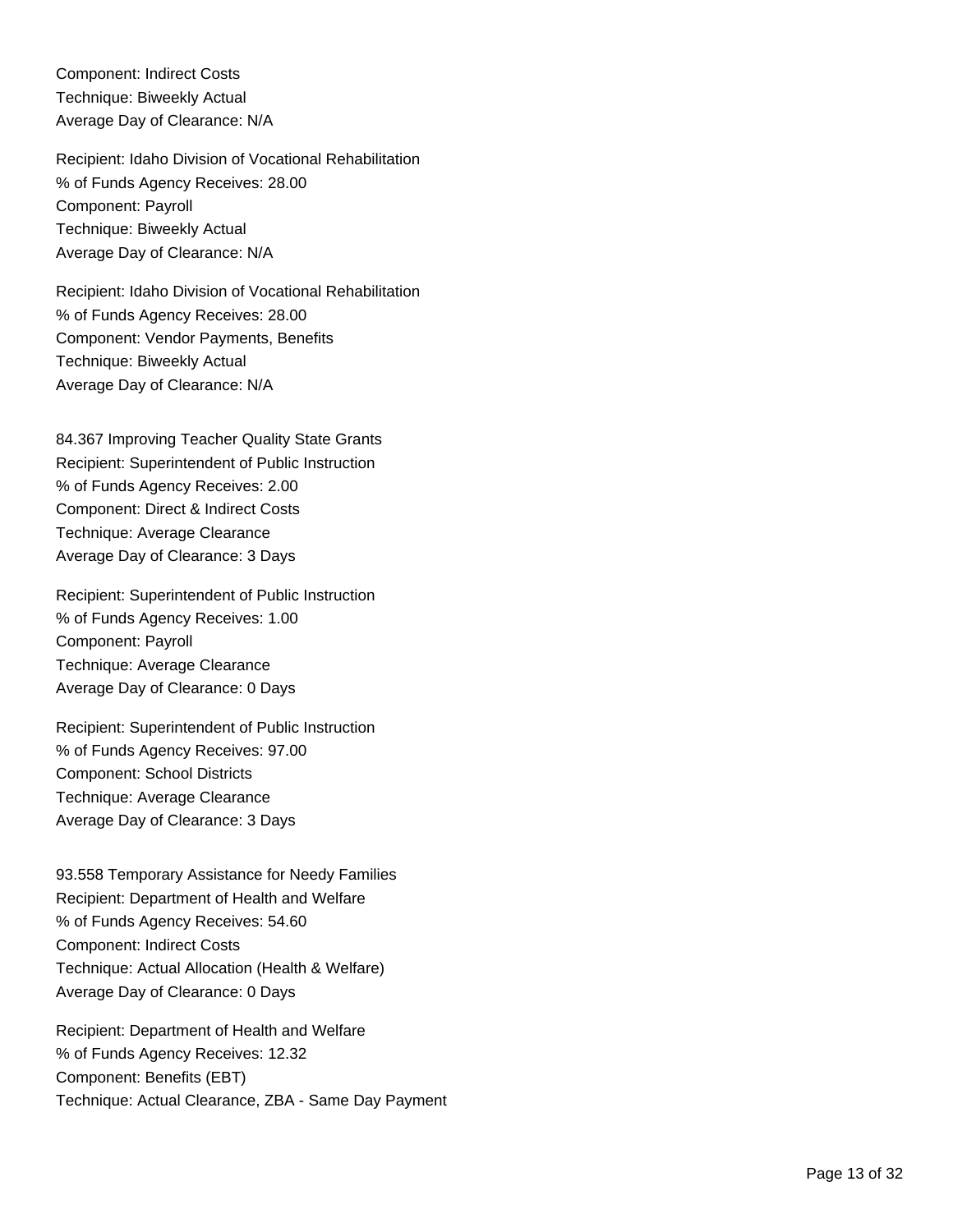Average Day of Clearance: 0 Days

Recipient: Department of Health and Welfare % of Funds Agency Receives: 27.78 Component: Direct Administrative Costs and Benefits Technique: Composite Clearance - (Health & Welfare) Average Day of Clearance: 4 Days

Recipient: Department of Health and Welfare % of Funds Agency Receives: 5.30 Component: Payroll Technique: Payroll Payment Schedule (Health & Welfare) Average Day of Clearance: 0 Days

93.563 Child Support Enforcement Recipient: Department of Health and Welfare % of Funds Agency Receives: 27.59 Component: Indirect Costs Technique: Actual Allocation (Health & Welfare) Average Day of Clearance: 0 Days

Recipient: Department of Health and Welfare % of Funds Agency Receives: 46.50 Component: Direct Administrative Costs Technique: Composite Clearance - (Health & Welfare) Average Day of Clearance: 4 Days

Recipient: Department of Health and Welfare % of Funds Agency Receives: 25.91 Component: Payroll Technique: Payroll Payment Schedule (Health & Welfare) Average Day of Clearance: 0 Days

93.568 Low-Income Home Energy Assistance Recipient: Department of Health and Welfare % of Funds Agency Receives: 0.47 Component: Indirect Costs Technique: Actual Allocation (Health & Welfare) Average Day of Clearance: 0 Days

Recipient: Department of Health and Welfare % of Funds Agency Receives: 99.36 Component: Direct Administrative Costs and Benefits Technique: Composite Clearance - (Health & Welfare) Average Day of Clearance: 4 Days

Recipient: Department of Health and Welfare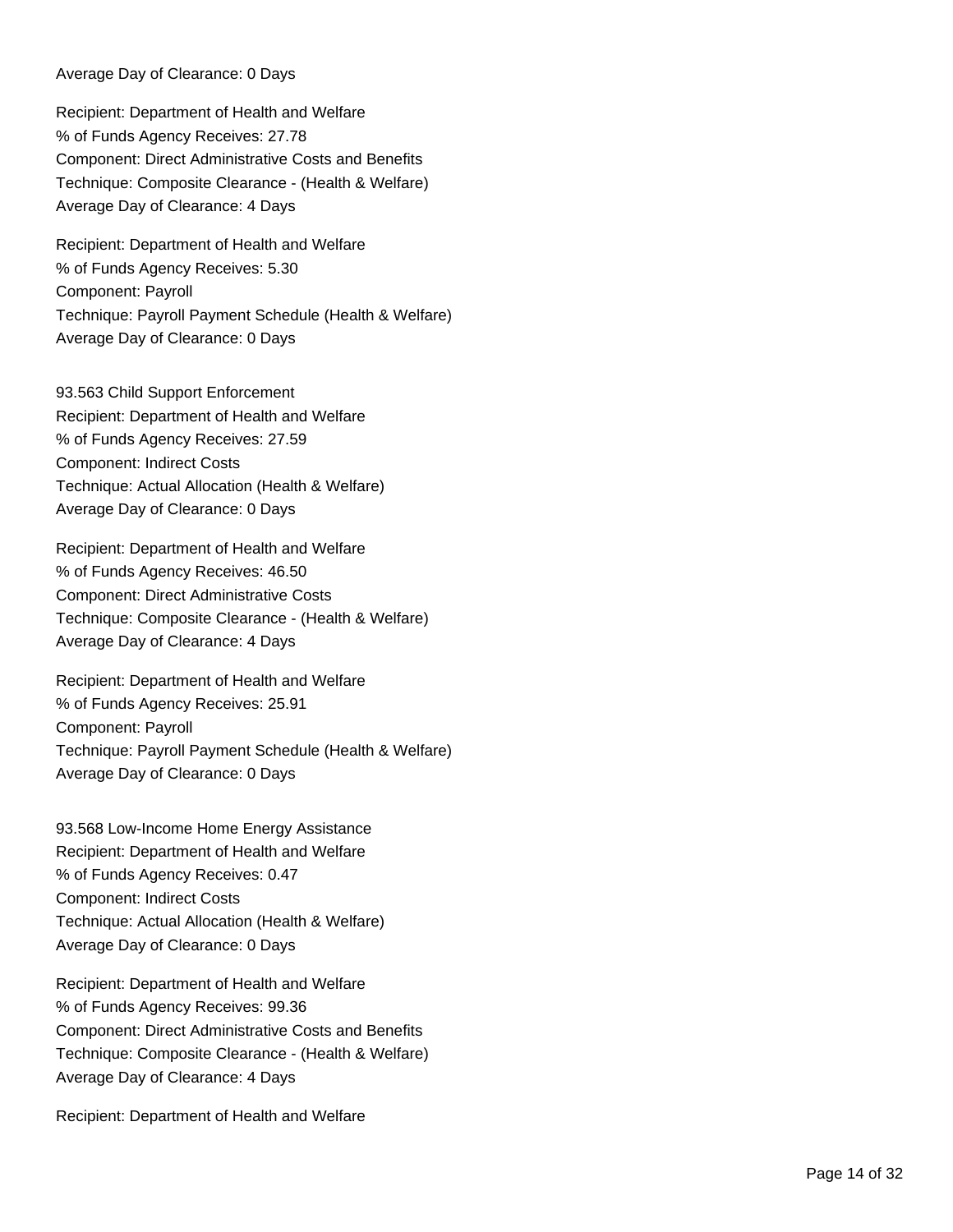% of Funds Agency Receives: 0.17 Component: Payroll Technique: Payroll Payment Schedule (Health & Welfare) Average Day of Clearance: 0 Days

93.575 Child Care and Development Block Grant Recipient: Department of Health and Welfare % of Funds Agency Receives: 12.84 Component: Indirect Costs Technique: Actual Allocation (Health & Welfare) Average Day of Clearance: 0 Days

Recipient: Department of Health and Welfare % of Funds Agency Receives: 85.81 Component: Direct Administrative Costs and Benefits Technique: Composite Clearance - (Health & Welfare) Average Day of Clearance: 4 Days

Recipient: Department of Health and Welfare % of Funds Agency Receives: 1.35 Component: Payroll Technique: Payroll Payment Schedule (Health & Welfare) Average Day of Clearance: 0 Days

93.658 Foster Care -- Title IV-E Recipient: Department of Health and Welfare % of Funds Agency Receives: 45.81 Component: Indirect Costs Technique: Actual Allocation (Health & Welfare) Average Day of Clearance: 0 Days

Recipient: Department of Health and Welfare % of Funds Agency Receives: 52.83 Component: Direct Administrative Costs and Benefits Technique: Composite Clearance - (Health & Welfare) Average Day of Clearance: 4 Days

Recipient: Department of Health and Welfare % of Funds Agency Receives: 1.36 Component: Payroll Technique: Payroll Payment Schedule (Health & Welfare) Average Day of Clearance: 0 Days

93.767 Children's Health Insurance Program Recipient: Department of Health and Welfare % of Funds Agency Receives: 1.73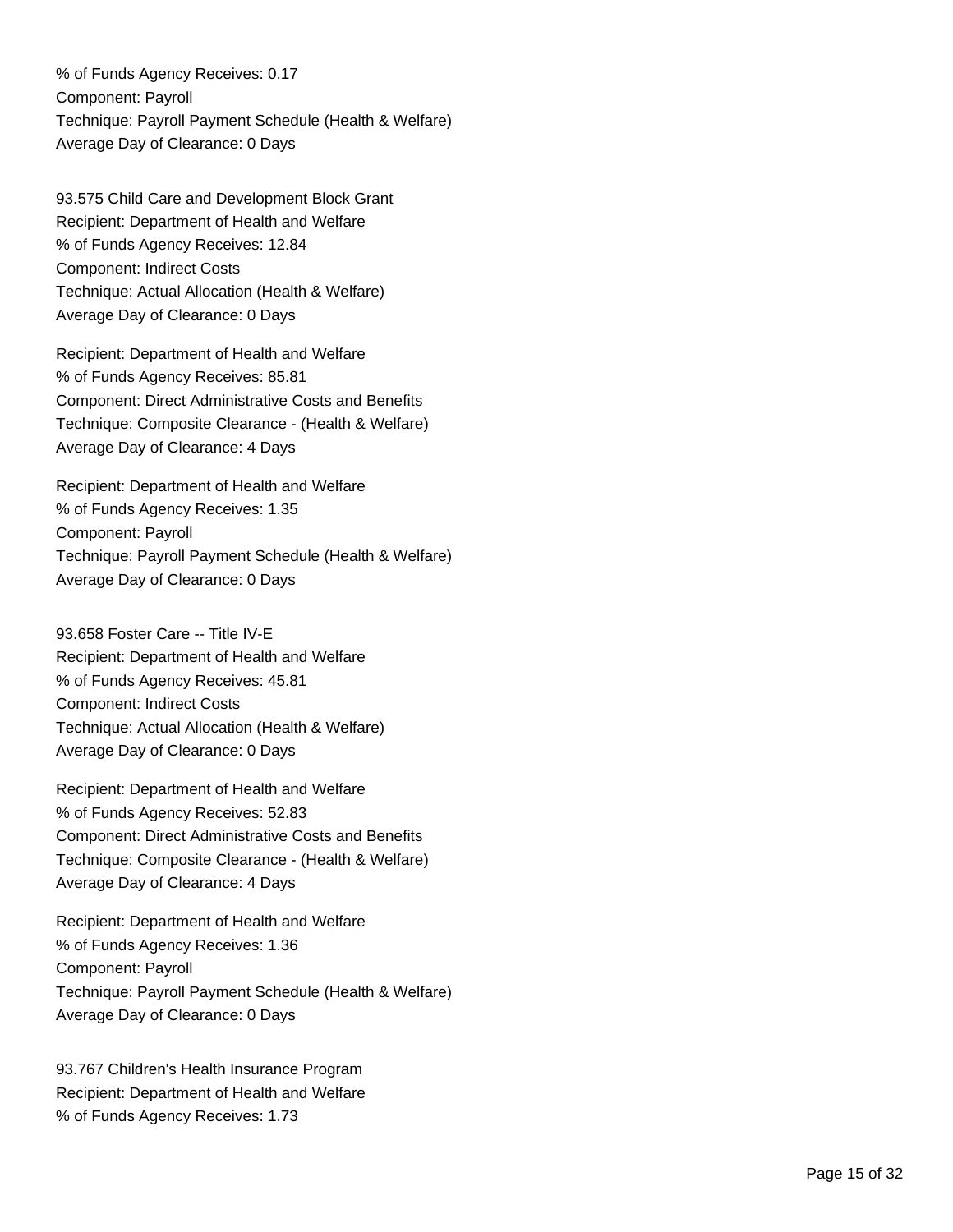Component: Indirect Costs Technique: Actual Allocation (Health & Welfare) Average Day of Clearance: 0 Days

Recipient: Department of Health and Welfare % of Funds Agency Receives: 2.27 Component: Direct Administrative Costs Technique: Composite Clearance - (Health & Welfare) Average Day of Clearance: 4 Days

Recipient: Department of Health and Welfare % of Funds Agency Receives: 96.00 Component: Benefits Technique: Estimated Clearance Average Day of Clearance: N/A

93.778 Medical Assistance Program Recipient: Department of Health and Welfare % of Funds Agency Receives: 1.61 Component: Indirect Costs Technique: Actual Allocation (Health & Welfare) Average Day of Clearance: 0 Days

Recipient: Department of Health and Welfare % of Funds Agency Receives: 2.50 Component: Direct Administrative Costs Technique: Composite Clearance - (Health & Welfare) Average Day of Clearance: 4 Days

Recipient: Department of Health and Welfare % of Funds Agency Receives: 95.12 Component: Benefits Technique: Estimated Clearance Average Day of Clearance: N/A

Recipient: Department of Health and Welfare % of Funds Agency Receives: 0.77 Component: Payroll Technique: Payroll Payment Schedule (Health & Welfare) Average Day of Clearance: 0 Days

96.001 Social Security -- Disability Insurance Recipient: Department of Labor % of Funds Agency Receives: 9.00 Component: Indirect Costs Technique: Actual Allocation (Labor Agreement)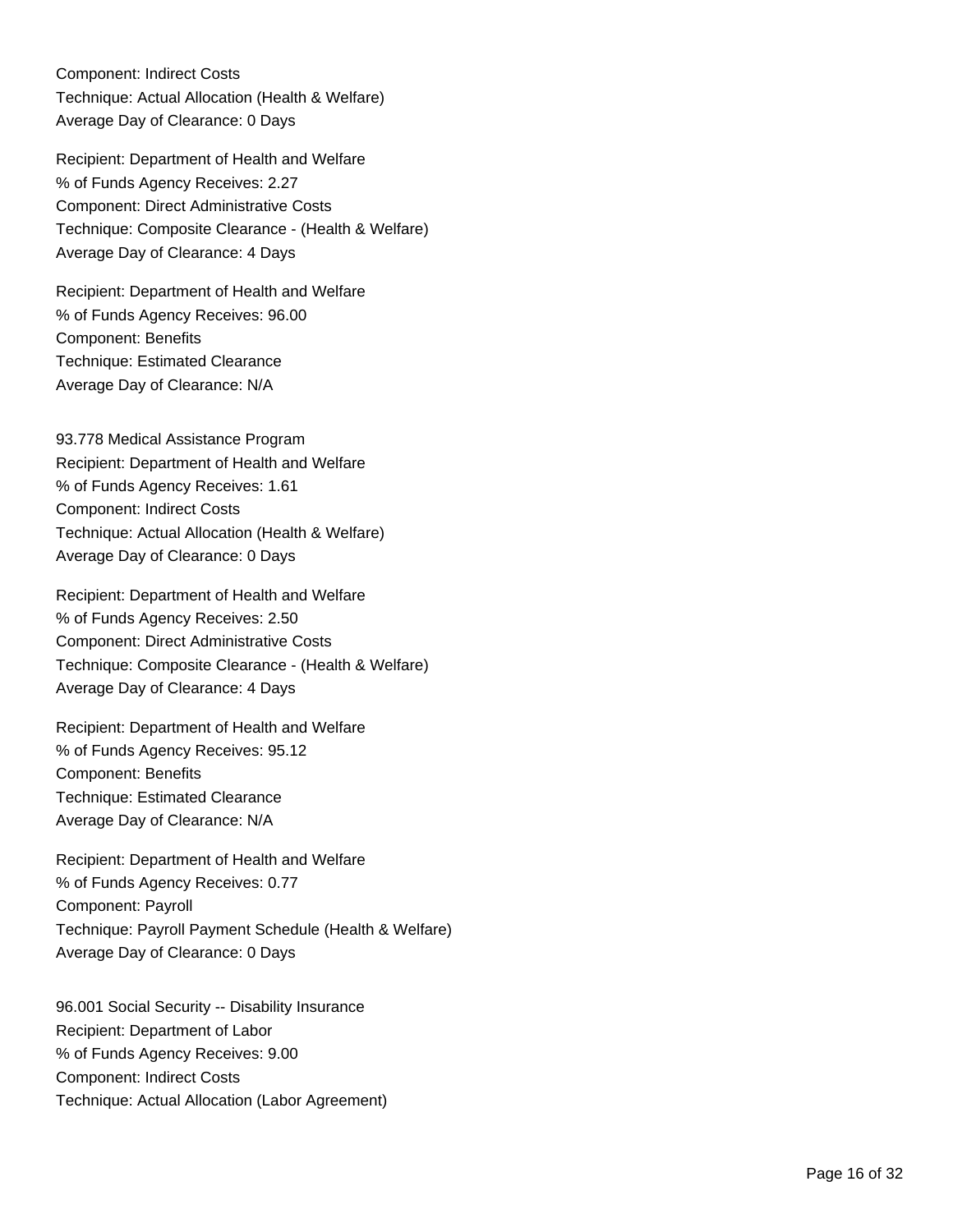Average Day of Clearance: 0 Days

Recipient: Department of Labor % of Funds Agency Receives: 21.00 Component: Vendor Payments Technique: Average Clearance Average Day of Clearance: 5 Days

Recipient: Department of Labor % of Funds Agency Receives: 53.00 Component: Payroll Technique: Average Clearance Average Day of Clearance: 0 Days

Recipient: Department of Labor % of Funds Agency Receives: 17.00 Component: Non-payroll Administrative Costs Technique: Drawdowns on Payroll Cycle Average Day of Clearance: 0 Days

#### 6.3.3 Materiality Exemptions

Agencies exempt from coverage on the basis of materiality:

Idaho State Board of Education Idaho Commission for Libraries

#### 7.0 CLEARANCE PATTERNS

7.1 The State shall develop separate clearance patterns for each of the following:

Basis for Development/Sources of Data Program Specific

#### Program:

 10.555 National School Lunch for Children 15.611 Wildlife Restoration and Basic Hunter Education 20.205 Highway Planning & Construction 84.010 Title I Grants to Local Educational Agencies 84.027 Special Education Grants to States 84.126 Rehabilitation Services Basic Grants to States

The information necessary to create clearance patterns for these programs was extracted from the State Controller's Office STARS accounting system. The Controller's Office developed a program from the warrant control, warrant detail and grant files that allows the Division of Financial Management (DFM) to initiated jobs when needed on an individual agency basis.

The data elements included in Clear-pat are agency code, transaction T.D., warrant number, amount, CFDA # (when available), warrant issue date, warrant status date, warrant redemption date, fund/detail, document number/suffix, grant/phase, revenue sub-object/detail, expenditure sub-object/detail, vendor number, vendor name.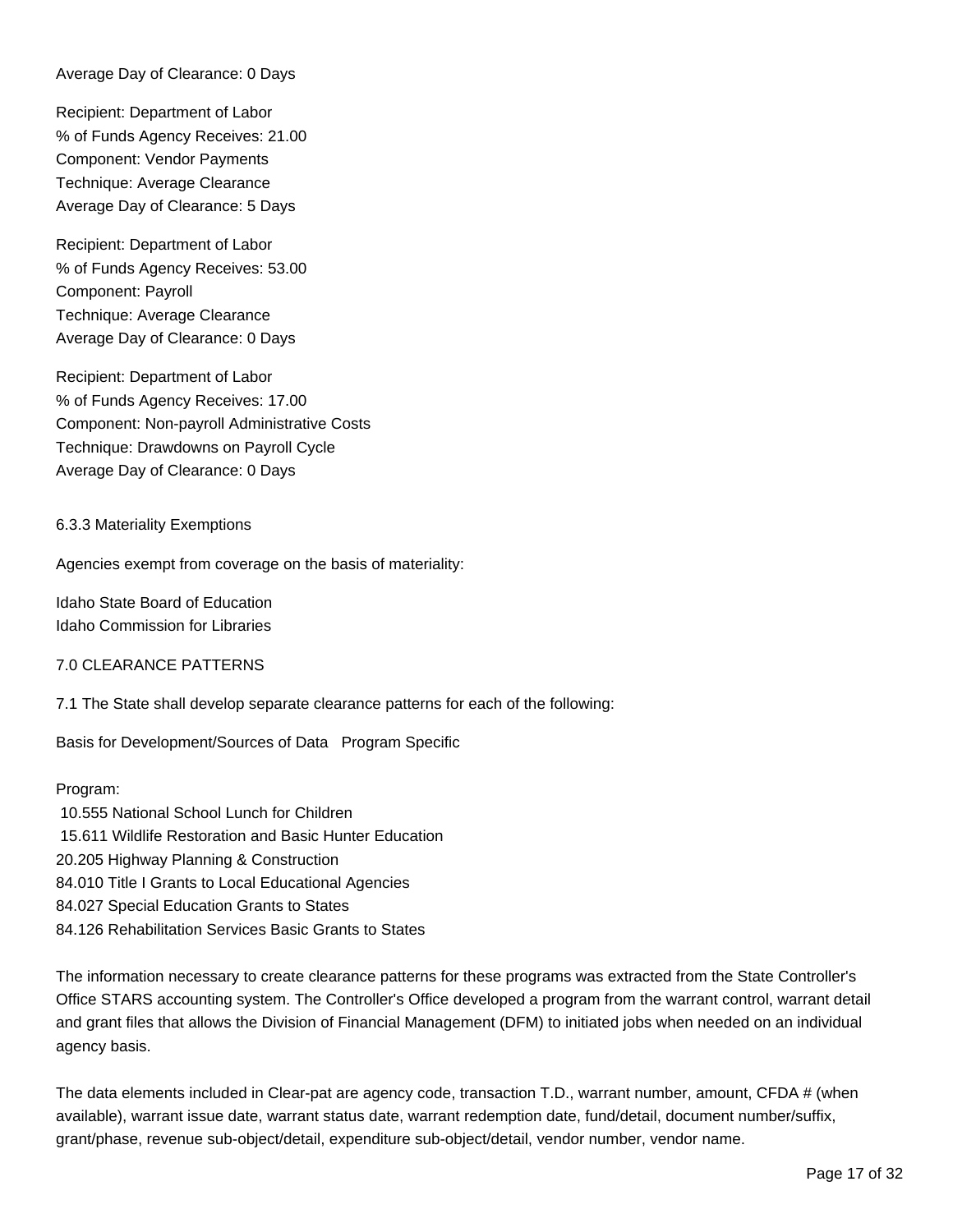DFM initiates the job to extract data by agency for a three-month time period and downloads the information into its pc database program. The program excludes all nonfederal funds, payroll transactions, and receipts. The program includes fields for agency name, warrant number, amount, CFDA #, warrant issue date, warrant redemption date, warrant status date, document number, and number of days for warrant clearance.

The Department of Labor does not identify transactions by CDFA number; therefore, their clearance patterns are developed excluding all non-payroll and Unemployment Insurance Benefits transactions for the agency.

## Program:

10.557 Special Supplemental Nutrition Program for Women, Infants, and Children 10.561 Administrative Matching Grants for SNAP 93.558 Temporary Assistance for Needy Families 93.563 Child Support Enforcement 93.568 Low Income Home Energy Assistance 93.575 Child Care and Development Block Grant 93.658 Foster Care - Title IV-E 93.767 State Children's Insurance Program 93.778 Medical Assistance Program

The State Department of Health and Welfare (H&W) uses an internal accounting system (FISCAL) to record accounting data to the federal grant files and the State Controller's Office (STARS) system to issue warrants.

The H&W accounting system records the expenditures by grant and allows for identification of warrant numbers for associated payments. There is a software program in the FISCAL system that H&W uses when they need to determine or verify clearance patterns.

Once H&W has the redeemed warrant report from the FISCAL system, a clearance pattern is created on a FISCAL spreadsheet that includes the warrant issue date, warrant redemption date, number of work days for warrant clearance and the amount. Clearance patterns are based on three months of data.

Except for the Medical Assistance Program and SCHIP, all of the dollar-weighted average days for the above CFDA programs have been used to arrive at a Composite dollar-weighted average that is used in the Composite Clearance - (Health & Welfare) clearance pattern. The average days were four(4).

#### Program: 17.225 Unemployment Insurance

The information necessary to create clearance patterns for these programs was extracted from the Department of Labor's Unemployment Insurance Benefit Payment System. The Data Processing Bureau developed a program to extract data from the VU1B.ESV.ESP960Fl file.

The data elements extracted are check number, dollar amount, date of issue and date cleared bank. The program calculates the number of days from issuance to clearance. Clearance patterns are based on three months of data.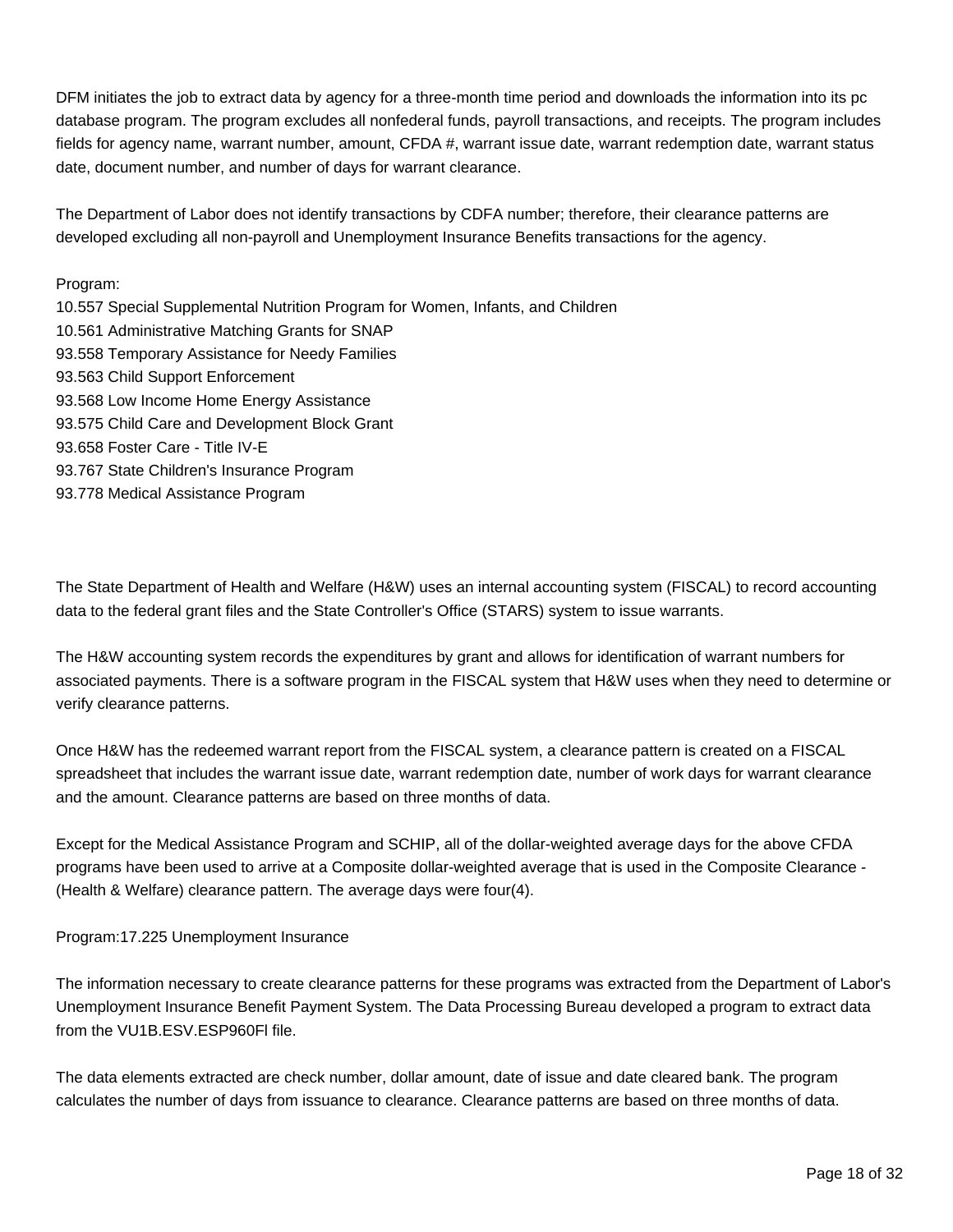Payroll Clearance Pattern Methodology The average date of clearance for payroll is 1-calendar days. Funds shall be drawn on Thursday to be received and available on Friday, payday.

7.2 The following shall develop the State's clearance patterns:

The Division of Financial Management, Executive Office of the Governor; Department of Health and Welfare; Department of Labor.

7.3 The sources of data the State shall use when developing its clearance patterns are as follows:

State Controller's Office STARS accounting system: State Department of Health and Welfare's internal accounting system (FISCAL); State Department of Labor's Unemployment Insurance Benefit Payment System.

7.4 The State shall use the following methodology when developing its clearance patterns:

When developing each clearance pattern, the State shall track at least 99% of the funds disbursed, from issuance to clearance, for a period of at least three months.

7.5 The State shall identify for each check or warrant (hereafter, check) in the population: (1) the date the check was released for payment; (2) the date the check was debited from the State's account, and, (3) the amount of the check.

7.6 The State shall use the following method to calculate the dollar-weighted average day of clearance:

To determine the number of days each check was outstanding (clearance time), the issue date shall be subtracted from the date the check cleared the State's account.

To determine the percentage of the disbursement paid out each day following issuance, the amount of the checks that clear the State's account each day shall be summed and then divided by the amount of the total disbursement.

For each day following issuance, the clearance time of the checks paid out that day shall be multiplied by the percentage of the total disbursement those checks represent. This product is the clearance factor.

The dollar-weighted average day of clearance for the disbursement shall be determined by summing the clearance factor of each day following the disbursement.

7.7 The State shall adjust each clearance pattern to reflect the dollar-weighted proportion of funds paid out by EFT/Direct payroll, with the following exceptions:

#### no exceptions

The State shall also adjust each clearance pattern to reflect:

No adjustments are made to the clearance patterns

7.8 Each of the State's clearance patterns is calculated in business days.

7.9 An authorized State official shall certify that each clearance pattern developed by the State accurately corresponds to the clearance activity of the programs to which it is applied. This certification shall be provided to the Fiscal Service prior to the effective date of the Agreement. The State shall recertify its clearance patterns at least every five years.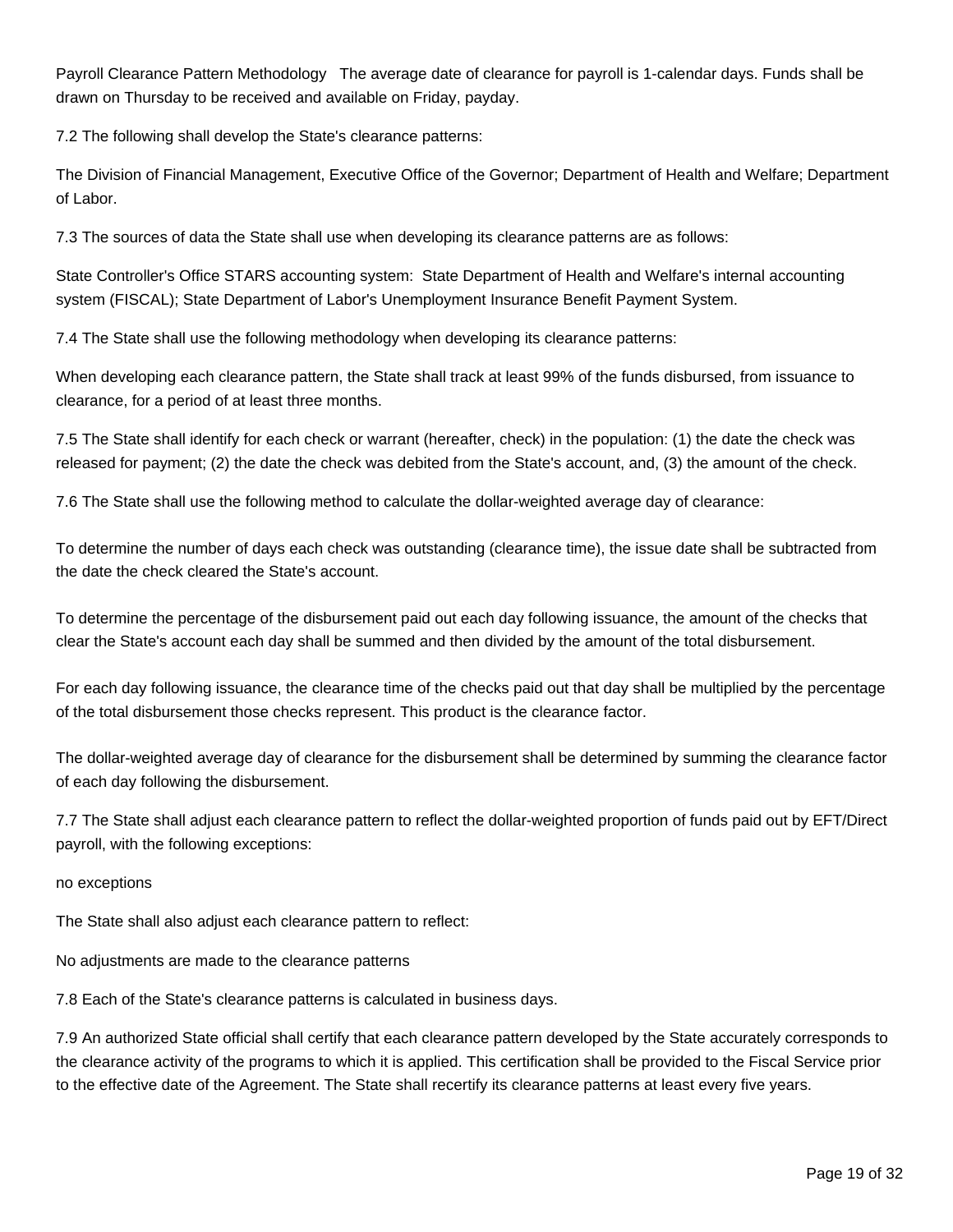7.10 The State shall follow the procedures of 31 CFR 205 if it has actual or constructive knowledge, at any time, that a clearance pattern does not correspond to a program's clearance activity.

# 8.0 INTEREST CALCULATION METHODOLOGY

# 8.1 General Terms

8.1.1 The State and the Secretary agree that no interest liabilities will be incurred for transfers of funds made in accordance with the procedures specified in section 6 of this Agreement where the following funding techniques are applied:

Actual Allocation (Health & Welfare) Actual Allocation (Labor Agreement) Actual Allocation (Statewide Plan) Actual Clearance, ZBA - Same Day Payment Average Clearance Average Clearance with Payroll Biweekly Actual Capitalization Grants for State Revolving Funds Composite Clearance - (Health & Welfare) Drawdowns on Payroll Cycle Estimated Clearance Monthly Actual - F&G Payroll Payment Schedule (Health & Welfare) Pre-Issuance - Grant Anticipation Revenue Vehicle (GARVEE) Debt Service Payments Weekly Billing - ITD

8.1.2 The State shall maintain information on disbursements and receipts of funds to verify the implementation of any funding technique and document interest liabilities.

For each disbursement, the State shall be able to identify:

- (1) amount of the issuance
- (2) date of issuance
- (3) date Federal funds are received and credited to a State account
- (4) amount of Federal funds received
- (5) date funds were requested

#### 8.2 Federal Interest Liabilities

8.2.1 A Federal interest liability shall accrue from the day the State pays out its own funds for program purposes to the day Federal funds are credited to a State account. With regard to funds transferred out of the Federal Highway Trust Fund, if a State does not bill at least weekly for current project costs, the Federal interest liability shall not accrue prior to the day the State submits a request for funds.

8.2.2 The State shall use the following method to calculate Federal interest liabilities:

# Actual Activity:

For all transactions where the State pays out its own funds for program purposes prior to receiving Federal funds, the State shall track each payment from the date it is paid out of a State account to the date Federal funds are subsequently credited to a State account to cover that outlay. The Federal interest liability on each payment shall be based on the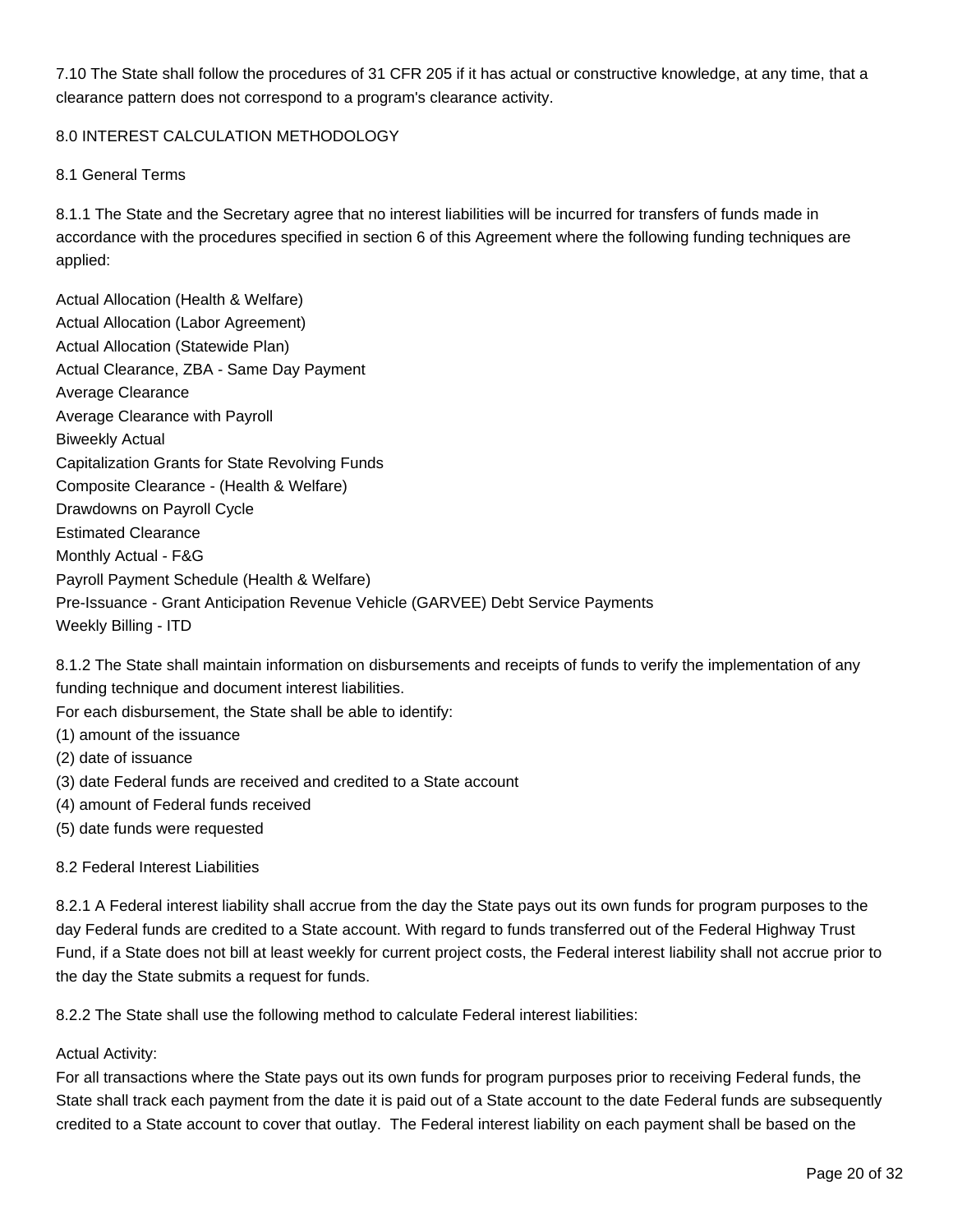difference in whole days between the two events. With Federal-State matching programs, interest shall be calculated on the Federal percentage of the disbursement.

# 8.3 The Unemployment Trust Fund

8.3.1 The State shall use the following method to calculate State interest liabilities on funds withdrawn from the several accounts in the Unemployment Trust Fund:

Federal and State Funds are Not Interest Neutral:

The State shall use the following methodology to calculate State interest liabilities on funds withdrawn from the several accounts in the UTF under the Unemployment Insurance program.

Based on statements provided by its financial institution, or other appropriate source, the State shall determine the actual interest earnings and the related banking costs attributable to funds withdrawn from its account in the UTF.

At the end of the State's fiscal year, the State shall calculate the percentage of its total unemployment compensation expenditures for (1) funds withdrawn from the State account in the UTF, or the State %, and (2) funds withdrawn from the Federal Employees Compensation Account (FECA) and the Extended Unemployment Compensation Account (EUCA) and any other accounts of Federal funds in the UTF, or the Federal %.

The State shall calculate the actual interest earnings and the related banking costs attributable to funds withdrawn from the State account in the UTF by multiplying the State % by the amount of the actual interest earnings and the related banking costs of the account as a whole. The State's liability for interest on funds withdrawn from its account in the UTF shall consist of the actual interest earnings attributable to such funds less the related banking costs attributed to such funds.

The State shall determine the average daily cash balance of its unemployment compensation benefit payment account for its fiscal year. The State shall calculate the average daily cash balance of Federal funds by multiplying the Federal % by the average daily cash balance of the benefit payment account on the whole. The State's liability for interest on funds withdrawn from the FECA and EUCA (and any other benefit accounts of Federal funds in the UTF from which the State draws funds) shall be the average daily cash balance of Federal funds multiplied by the annualized rate equal to the average equivalent yields of 13-week Treasury bills auctioned during the State's fiscal year.

# 8.4 Refund Liabilities

8.4.1 The State shall be liable for interest on refunds from the date the refund is credited to a State account until the date the refund is debited from the State account for program purposes. The State shall apply a \$50,000 refund transaction threshold below which the State shall not incur or calculate interest liabilities on refunds. A transaction is defined as a single deposit.

8.4.2 For each refund, the State shall maintain information identifying:

- (1) date a refund is credited to a State account
- (2) date of the subsequent deposit of Federal funds against which the refund is offset
- (3) amount of the refund

8.4.3 The State shall use the following methodology to calculate interest liabilities on refunds:

Refunds Deposited to Interest Neutral Programs:

With programs to which applicable interest neutral funding techniques are applied, the State interest liability shall be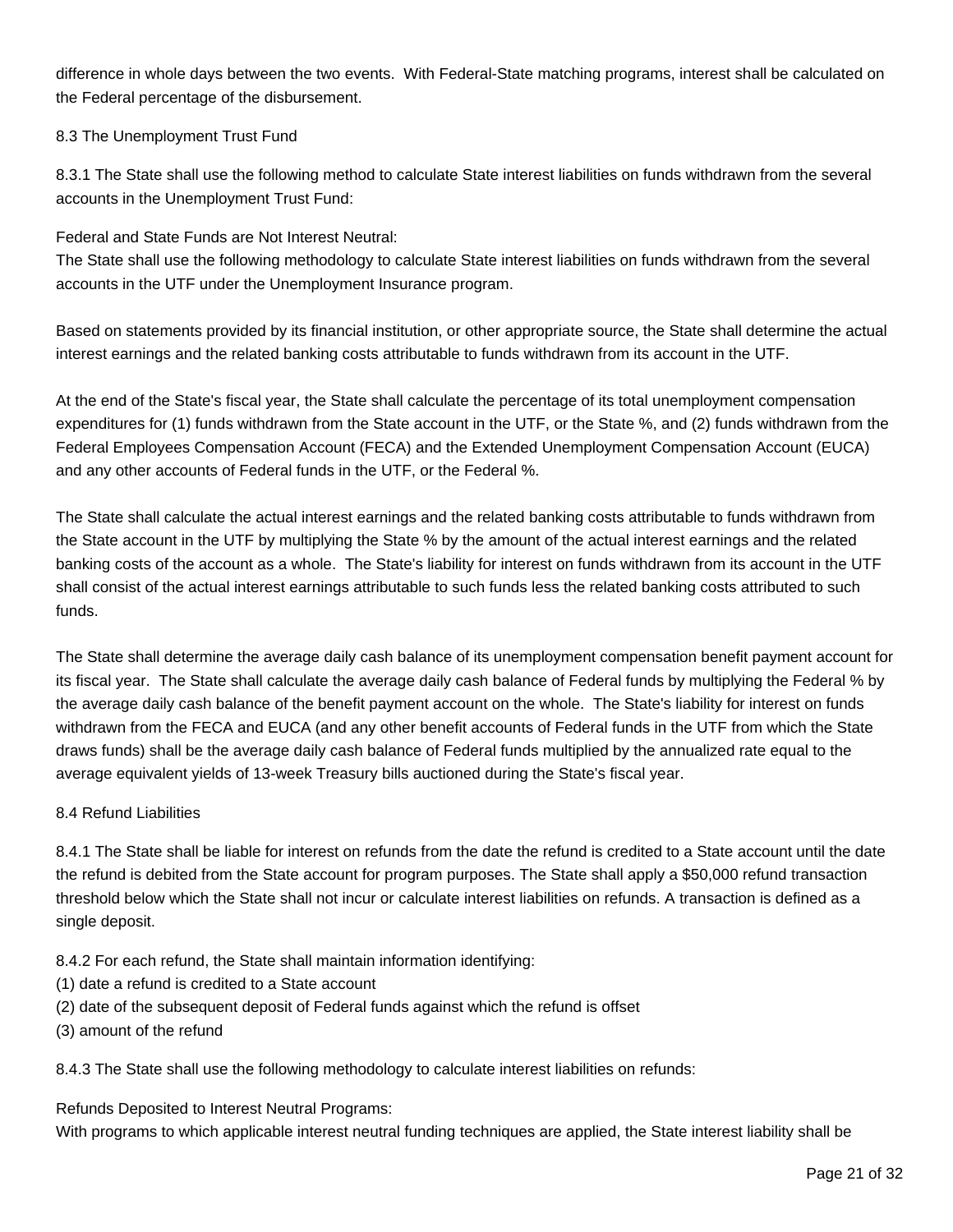based on the difference in whole days between the date the refund is deposited in a State account and the date the refund is offset against a subsequent deposit of Federal funds.

# 8.5 Exemptions

8.5.1 Where more than one State agency is a recipient of Federal funds under a program, a particular State agency's funding may be excluded from interest calculation procedures if the State agency receives an amount of funds less than 5 % of the State's threshold for major Federal assistance programs. Notwithstanding this potential exemption, however, in no case shall less than 90% of a program's total funding be subject to interest calculation procedures.

Proration of calculations: If less than total program funding is subject to interest calculation procedures, the resulting interest liability calculations shall be prorated to 100% of program funding.

# 8.6 State Interest Liabilities

8.6.1 The State shall be liable for interest on Federal funds from the date Federal funds are credited to a State account until the date those funds are paid out for program purposes.

8.6.2 The State shall use the following method to calculate State interest liabilities on Federal funds:

8.6.2.1 Measuring Time Funds Are Held

#### Deposit to Clearance:

To determine the total time Federal funds are held, the State shall measure the time between the date Federal funds are received and credit to a State's account and the date those funds are debited from the State's account.

#### 8.6.2.2 Source of Data

Data is collected for actual dates of receipts compared to requested for dates.

#### 8.6.2.3 Standards Applied

Statistical Sampling (Pre-Issuance):

To measure the time Federal funds are held in a State account prior to being disbursed, the State shall use statistical sampling. The sample shall be randomly selected, and shall be of sufficient size to ensure, at a minimum, a 95% confidence interval no wider than  $\pm$  0.3 dollar-weighted days about the estimated mean.

For each check in the sample population, the State shall:

1 subtract the deposit date from the issuance date

2 multiply the difference of step 1 by the check amount

3 divide the product of step 2 by the total amount of funds drawn in the sample to determine the dollar-weighted preissuance time for that check

The State shall then sum the dollar-weighted pre-issuance time for each check to arrive at the total dollar-weighted average pre-issuance time to be used for calculating State interest liabilities.

8.6.2.4 Calculation Procedure

Average Daily Balance:  $I = ADB \times R$ , where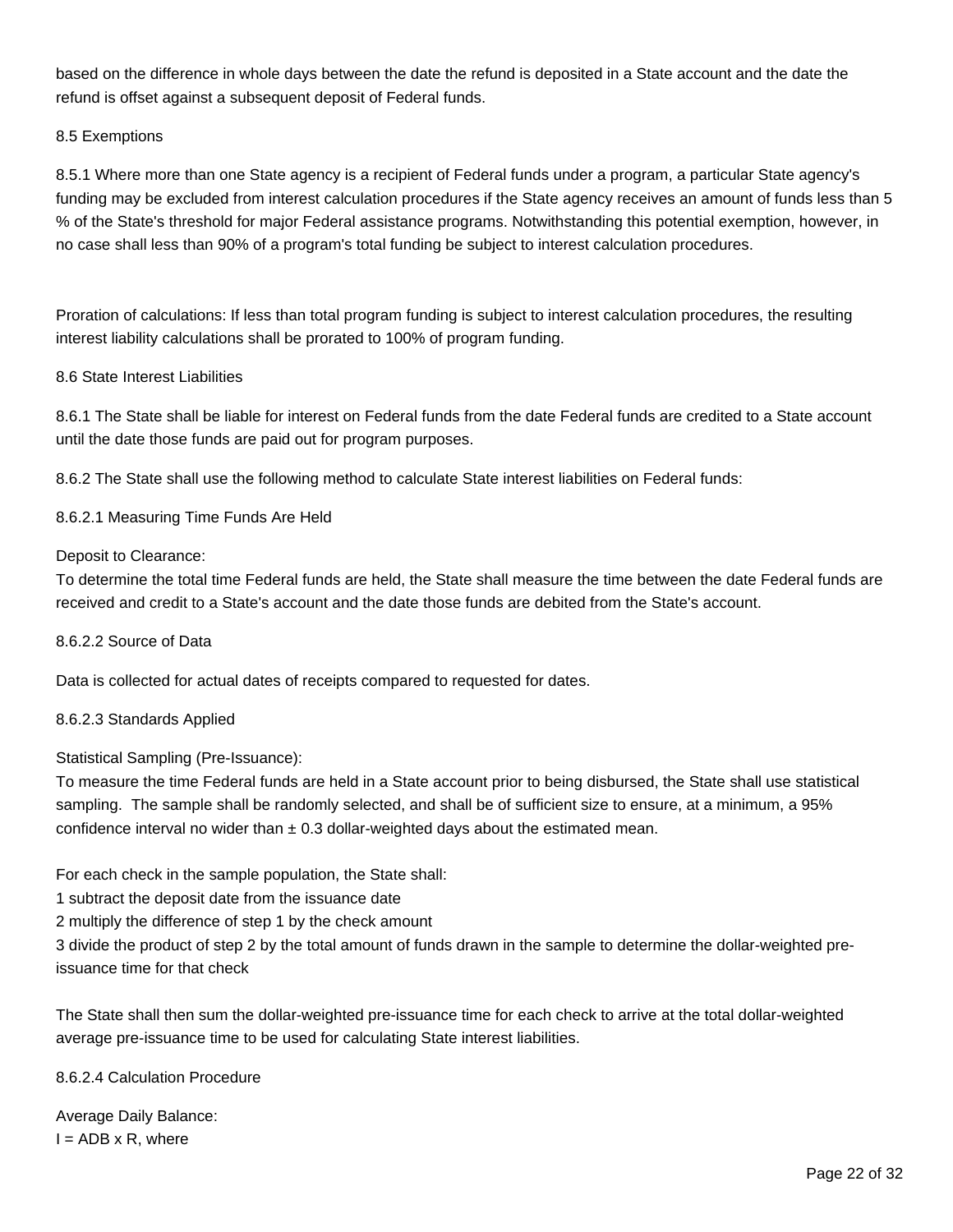$I = State's total interest liability$ 

ADB = Average Daily Balance of cash in a program's account, measured from deposit to clearance

R = Annualized rate equal to the average equivalent yields of 13-week Treasury bills auctioned during a State's fiscal year

#### 9.0 REVERSE FLOW PROGRAMS

The State is not required to cover any reverse flow programs under the terms of this Agreement because the State does not participate in the program.

# 10.0 INTEREST CALCULATION COSTS

10.1 As set forth in 31 CFR 205.27, interest calculation costs are defined as those costs necessary for the actual calculation of interest, including the cost of developing and maintaining clearance patterns in support of the interest calculations. Interest calculation costs do not include expenses for normal disbursing services, such as processing of checks or maintaining records for accounting and reconciliation of cash balances, or expenses for upgrading or modernizing accounting systems. Interest calculation costs in excess of \$50,000 in any year are not eligible for reimbursement, unless the State provides justification with the annual report.

10.2 The State expects to incur the following types of interest calculation costs:

The State may incur personnel and operating costs to retrieve data and calculate interest on programs included in the annual treasury state agreement.

10.3 The State shall submit all claims for reimbursement of interest calculation costs with its Annual Report in accordance with 31 CFR 205.

# 11.0 NON-COMPLIANCE

11.1 The provisions of 31 CFR Part 205.29 and 31 CFR Part 205.30 shall apply in cases of non-compliance with the terms of this Agreement.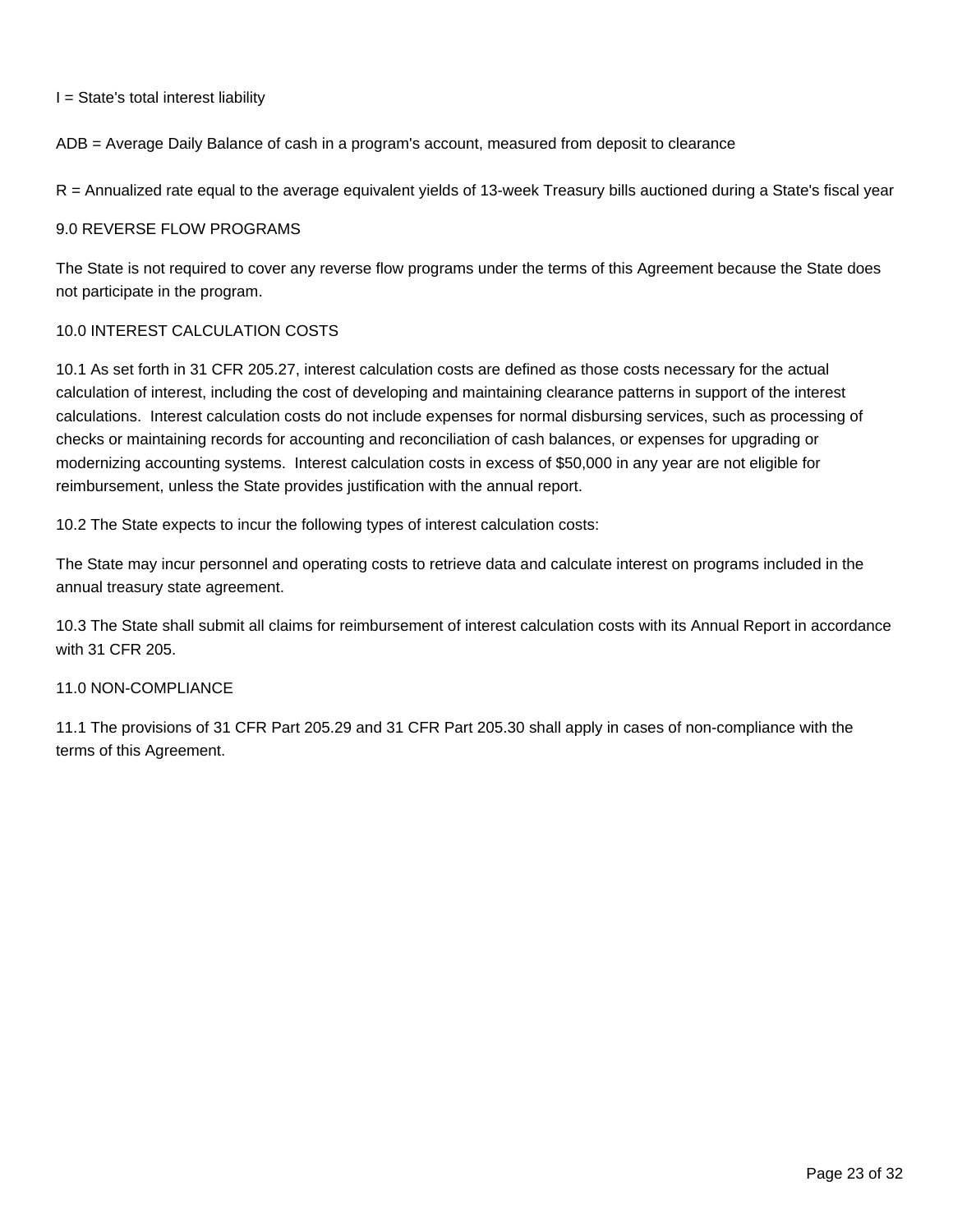# 12.0 AUTHORIZED SIGNATURES

Signature:<u>David Fulkerson (May 29, 2019</u>) David Fulkerson Date Signed: May 29, 2019

Date Submitted 05/16/2019

Corvelli A. McDaniel Assistant Commissioner Revenue Collections Management Bureau of the Fiscal Service U.S. Department of the Treasury Signature: Corvelli A. McDaniel (Jun 14, 2019)<br>Signature: Corvelli A. McDaniel (Jun 14, 2019)

Date Signed: Jun 14, 2019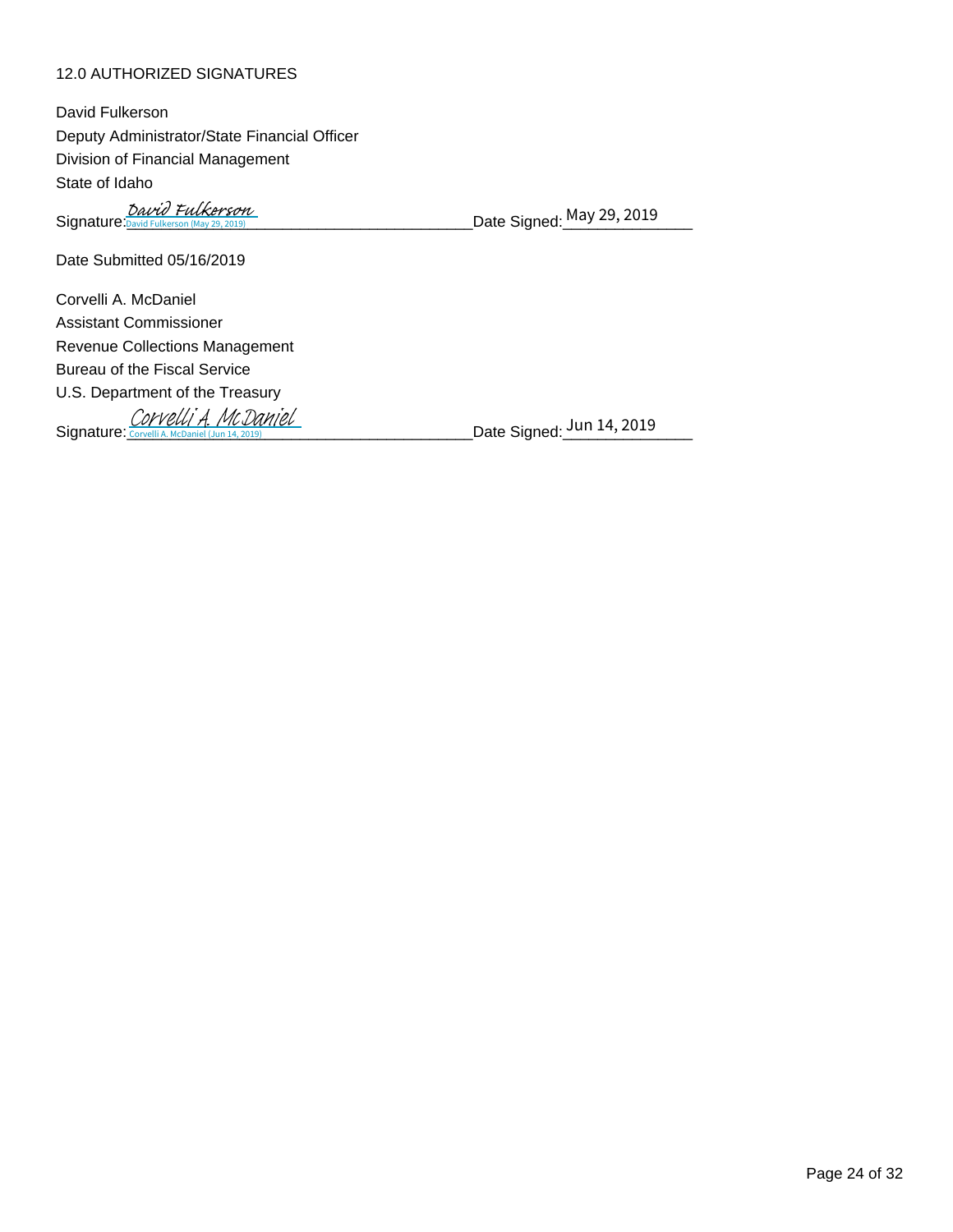# **Exhibit I - Funds Request and Receipt Times Schedule State of Idaho**

| <b>Federal Agency</b>             |            | Payment Type Request Cut-Off Time | <b>Receipt Window</b> |
|-----------------------------------|------------|-----------------------------------|-----------------------|
| Agriculture-FNS                   | <b>ACH</b> | 11:59 PM                          | 1 day                 |
| Agriculture-FNS                   | Fedwire    | 5:45 PM                           | $0$ day               |
| Agriculture-FS                    | <b>ACH</b> | 3:00 PM                           | 1 day                 |
| Air National Guard                | <b>ACH</b> | 12:00 PM                          | 15 days               |
| Army National Guard               | <b>ACH</b> | 12:00 PM                          | 15 days               |
| Commerce-NOAA                     | <b>ACH</b> | 2:00 PM                           | 1 day                 |
| Dept of Homeland Security (FEMA)  | Fedwire    | 2:00 PM                           | 2 days                |
| Dept of Homeland Security (ODP)   | ACH        | 2:00 PM                           | 2 days                |
| Dept of Homeland Security (ODP)   | Fedwire    | 2:00 PM                           | 2 days                |
| EPA                               | ACH        | 2:00 PM                           | 2 days                |
| EPA                               | Fedwire    | 2:00 PM                           | $0$ day               |
| Education                         | <b>ACH</b> | 3:00 PM                           | 1 day                 |
| Education                         | Fedwire    | 2:00 PM                           | $0$ day               |
| Energy                            | <b>ACH</b> | 4:00 PM                           | 1 day                 |
| Energy                            | Fedwire    | 3:00 PM                           | $0$ day               |
| <b>HHS</b>                        | <b>ACH</b> | 5:00 PM                           | 1 day                 |
| <b>HHS</b>                        | Fedwire    | 3:00 PM                           | $0$ day               |
| <b>HUD</b>                        | <b>ACH</b> | 5:30 PM                           | 2 days                |
| <b>HUD</b>                        | Fedwire    | 3:00 PM                           | $0$ day               |
| Interior-FWS                      | <b>ACH</b> | 11:59 PM                          | 1 day                 |
| Interior-FWS                      | Fedwire    | 5:45 PM                           | $0$ day               |
| Interior-OSM                      | <b>ACH</b> | 3:00 PM                           | 1 day                 |
| Interior-OSM                      | Fedwire    | 1:00 PM                           | $0$ day               |
| Justice                           | <b>ACH</b> | 11:00 PM                          | 6 days                |
| Justice                           | Fedwire    | 2:00 PM                           | 2 days                |
| Labor-Non-UTF                     | <b>ACH</b> | 3:00 PM                           | 1 day                 |
| Labor-UTF                         | <b>ACH</b> | 3:00 PM                           | 1 day                 |
| Labor-UTF                         | Fedwire    | 3:00 PM                           | $0$ day               |
| National Science Foundation (NSF) | ACH        | 8:00 PM                           | 1 day                 |
| National Science Foundation (NSF) | Fedwire    | 5:45 PM                           | $0$ day               |
| Social Security Administration    | <b>ACH</b> | 11:59 PM                          | 1 day                 |
| Social Security Administration    | Fedwire    | 5:45 PM                           | $0$ day               |
| Transportation (FAA)              | ACH        | 2:00 PM                           | 1 day                 |
| Transportation (FHWA)             | <b>ACH</b> | 12:00 PM                          | 3 days                |
| Transportation (FHWA)             | Fedwire    | 12:00 PM                          | $0$ day               |
| Transportation (FTA)              | <b>ACH</b> | 2:00 PM                           | 1 day                 |
| <b>Veterans Administration</b>    | <b>ACH</b> | 12:00 PM                          | 3 days                |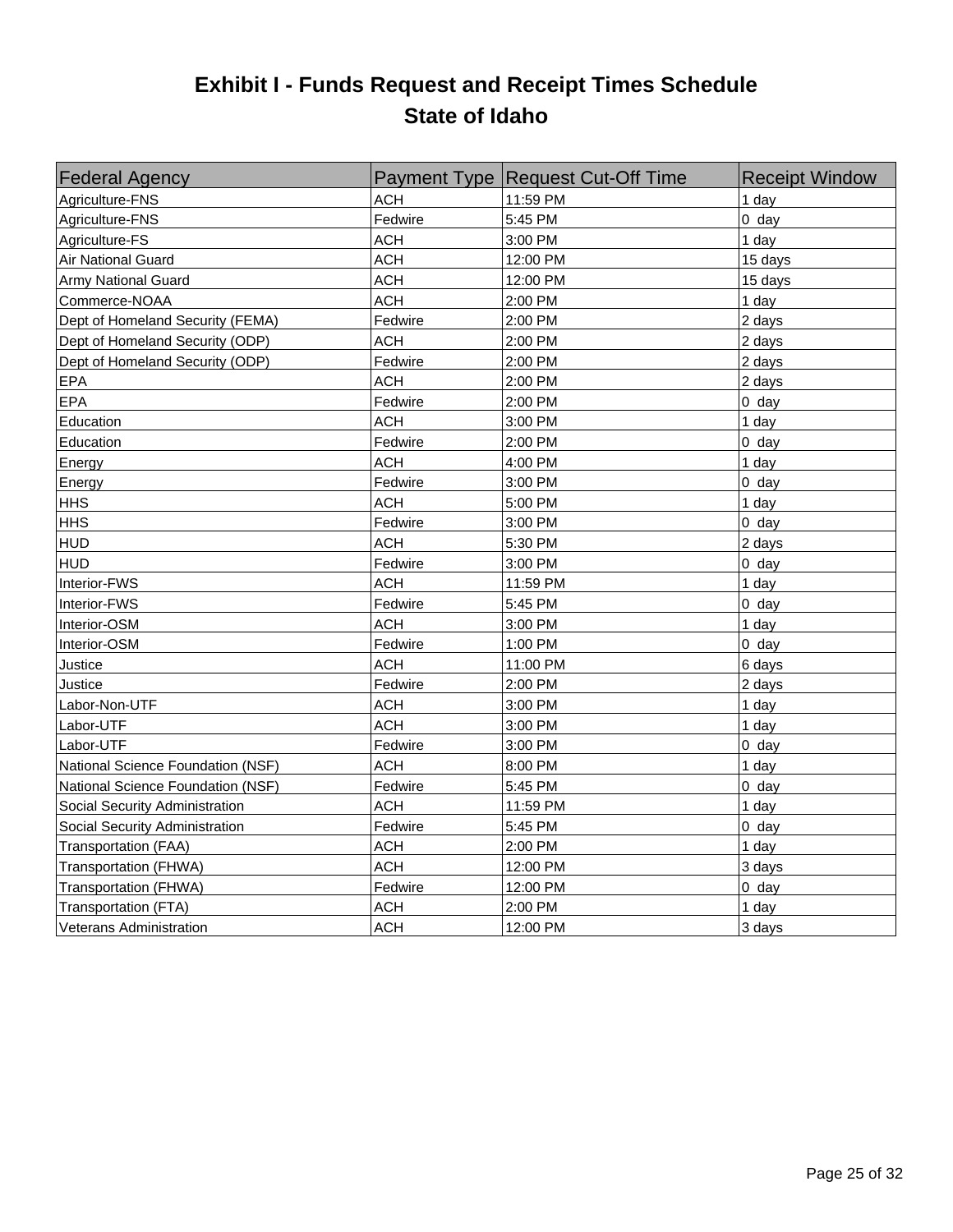# Exhibit II - State of Idaho

# **LIST OF STATE CLEARANCE TIMES (Rounded Dollar-Weighted Average Day of Clearance) Clearance Times Where the Timing of A Draw Down Is Based on A Clearance Pattern**

| <b>CFDA</b> | <b>Program Name</b>                                                                                    | Recipient                                | %          | Component                                                 | Technique                                         | Round<br>ed<br>days |
|-------------|--------------------------------------------------------------------------------------------------------|------------------------------------------|------------|-----------------------------------------------------------|---------------------------------------------------|---------------------|
| 10.551      | <b>Supplemental Nutrition</b><br>Assistance Program                                                    | Department of Health and 100.<br>Welfare | 00         | <b>Benefits</b>                                           | Actual Clearance, ZBA -<br>Same Day Payment       | 0 Days              |
| 10.553      | <b>School Breakfast</b><br>Program                                                                     | Superintendent of Public<br>Instruction  | 100.<br>00 | School Districts, Non-<br>profit Organizations            | Average Clearance                                 | 3 Days              |
| 10.555      | National School Lunch<br>Program                                                                       | Superintendent of Public<br>Instruction  | 100.<br>00 | School Districts, Non-<br>profit Organizations            | Average Clearance                                 | 3 Days              |
| 10.557      | Special Supplemental<br>Nutrition Program for<br>Women, Infants, and<br>Children                       | Department of Health and 68.7<br>Welfare |            | <b>Benefits</b>                                           | Actual Clearance, ZBA -<br>Same Day Payment       | 0 Days              |
| 10.557      | Special Supplemental<br>Nutrition Program for<br>Women, Infants, and<br>Children                       | Department of Health and 2.79<br>Welfare |            | Payroll                                                   | Payroll Payment<br>Schedule (Health &<br>Welfare) | 0 Days              |
| 10.557      | Special Supplemental<br>Nutrition Program for<br>Women, Infants, and<br>Children                       | Department of Health and 26.8<br>Welfare | 3          | <b>Direct Administrative</b><br>Costs                     | Composite Clearance -<br>(Health & Welfare)       | 4 Days              |
| 10.557      | Special Supplemental<br>Nutrition Program for<br>Women, Infants, and<br>Children                       | Department of Health and 1.61<br>Welfare |            | <b>Indirect Costs</b>                                     | <b>Actual Allocation (Health</b><br>& Welfare)    | 0 Days              |
| 10.561      | State Administrative<br>Matching Grants for the<br>Supplemental Nutrition<br>Assistance Program        | Department of Health and 3.83<br>Welfare |            | Payroll                                                   | Payroll Payment<br>Schedule (Health &<br>Welfare) | 0 Days              |
| 10.561      | State Administrative<br>Matching Grants for the<br><b>Supplemental Nutrition</b><br>Assistance Program | Department of Health and 24.5<br>Welfare | 8          | <b>Direct Administrative</b><br><b>Costs and Benefits</b> | Composite Clearance -<br>(Health & Welfare)       | 4 Days              |
| 10.561      | State Administrative<br>Matching Grants for the<br>Supplemental Nutrition<br>Assistance Program        | Department of Health and 71.5<br>Welfare | 9          | <b>Indirect Costs</b>                                     | <b>Actual Allocation (Health</b><br>& Welfare)    | 0 Days              |
| 12.401      | <b>National Guard Military</b><br>Operations and<br>Maintenance (O&M)<br>Projects                      | Division of Military                     | 11.0<br>0  | Payroll - previous grant<br>year                          | <b>Biweekly Actual</b>                            | N/A                 |
| 12.401      | <b>National Guard Military</b><br>Operations and<br>Maintenance (O&M)<br>Projects                      | Division of Military                     | 10.0<br>0  | Operating costs - current<br>grant year                   | <b>Biweekly Actual</b>                            | N/A                 |
| 12.401      | <b>National Guard Military</b><br>Operations and<br>Maintenance (O&M)<br>Projects                      | Division of Military                     | 15.0<br>0  | Payroll - current grant<br>year                           | <b>Biweekly Actual</b>                            | N/A                 |
| 12.401      | <b>National Guard Military</b><br>Operations and<br>Maintenance (O&M)<br>Projects                      | Division of Military                     | 64.0<br>0  | <b>Operating Costs -</b><br>previous grant year           | <b>Biweekly Actual</b>                            | N/A                 |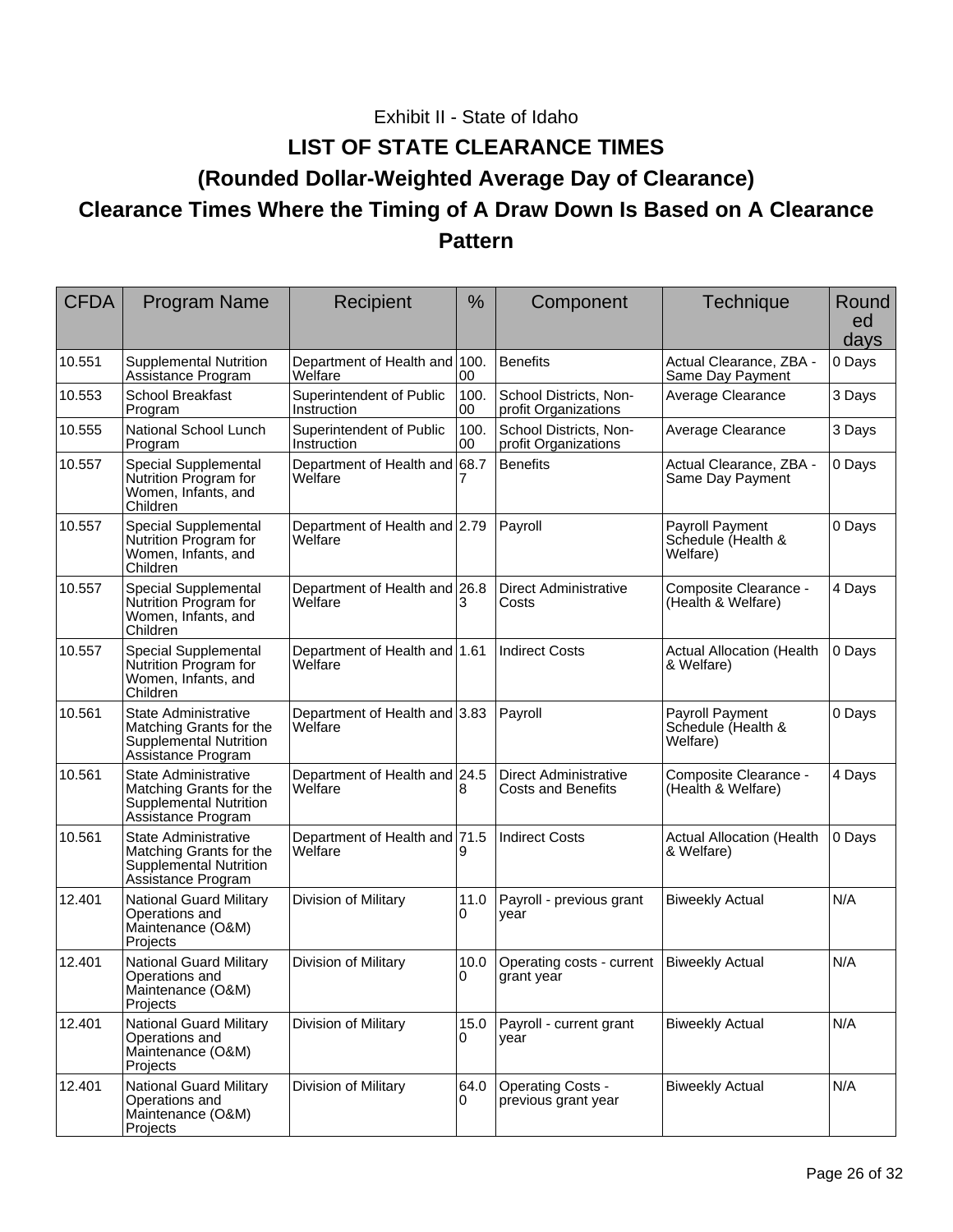| <b>CFDA</b> | <b>Program Name</b>                                                                        | Recipient                                             | $\frac{0}{0}$    | Component                                        | <b>Technique</b>                                                                                 | Round<br>ed<br>days |
|-------------|--------------------------------------------------------------------------------------------|-------------------------------------------------------|------------------|--------------------------------------------------|--------------------------------------------------------------------------------------------------|---------------------|
| 15.611      | <b>Wildlife Restoration</b>                                                                | Department of Fish and<br>Game                        | 50.0<br>0        | Payroll                                          | Monthly Actual - F&G                                                                             | N/A                 |
| 15.611      | <b>Wildlife Restoration</b>                                                                | Department of Fish and<br>Game                        | 50.0<br>$\Omega$ | <b>Vendor Payments</b>                           | Monthly Actual - F&G                                                                             | N/A                 |
| 17.225F     | Unemployment Insurance<br>-- Federal Benefit<br>Account and<br><b>Administrative Costs</b> | Department of Labor                                   | 83.0<br>0        | <b>Federal Benefits</b>                          | Actual Clearance, ZBA -<br>Same Day Payment                                                      | 0 Days              |
| 17.225F     | Unemployment Insurance<br>-- Federal Benefit<br>Account and<br><b>Administrative Costs</b> | Department of Labor                                   | 11.0<br>0        | Payroll                                          | Average Clearance                                                                                | 0 Days              |
| 17.225F     | Unemployment Insurance<br>-- Federal Benefit<br>Account and<br><b>Administrative Costs</b> | Department of Labor                                   | 4.00             | Non-Payroll<br><b>Administrative Costs</b>       | Drawdowns on Payroll<br>Cycle                                                                    | 0 Days              |
| 17.225F     | Unemployment Insurance<br>-- Federal Benefit<br>Account and<br><b>Administrative Costs</b> | Department of Labor                                   | 2.00             | <b>Indirect Costs</b>                            | <b>Actual Allocation (Labor</b><br>Agreement)                                                    | 0 Days              |
| 17.225S     | Unemployment Insurance<br>-- State Benefit Account                                         | Department of Labor                                   | 100.<br>00       | <b>State Benefits</b>                            | Actual Clearance, ZBA -<br>Same Day Payment                                                      | 0 Days              |
| 20.205      | Highway Planning and<br>Construction                                                       | Idaho Transportation<br>Department                    | 71.5             | Construction, Consultant<br>Costs                | Average Clearance                                                                                | 3 Days              |
| 20.205      | Highway Planning and<br>Construction                                                       | Idaho Transportation<br>Department                    | 6.84             | Approved Indirect Cost<br><b>Allocation Plan</b> | Weekly Billing - ITD                                                                             | 0 Days              |
| 20.205      | Highway Planning and<br>Construction                                                       | Idaho Transportation<br>Department                    | 1.70             | Adjustments, Internal<br>Services                | Weekly Billing - ITD                                                                             | 0 Days              |
| 20.205      | Highway Planning and<br>Construction                                                       | Idaho Transportation<br>Department                    | 3.57             | Payroll Costs                                    | Average Clearance with<br>Payroll                                                                | 0 Days              |
| 20.205      | Highway Planning and<br>Construction                                                       | Idaho Transportation<br>Department                    | 16.3<br>8        | Debt Service                                     | Pre-Issuance - Grant<br><b>Anticipation Revenue</b><br>Vehicle (GARVEE) Debt<br>Service Payments | 0 Days              |
| 64.015      | <b>Veterans State Nursing</b><br>Home Care                                                 | Division of Veterans<br>Services                      | 100.<br>00       | <b>Benefits</b>                                  | <b>Actual Allocation</b><br>(Statewide Plan)                                                     | 0 Days              |
| 66.468      | <b>Capitalization Grants for</b><br>Drinking Water Revolving<br>Fund                       | Department of<br><b>Environmental Quality</b>         | 100.<br>00       | <b>Revolving Funds</b>                           | Capitalization Grants for<br><b>State Revolving Funds</b>                                        | 9 Days              |
| 84.010      | <b>Title I Grants to Local</b><br><b>Educational Agencies</b>                              | Superintendent of Public<br>Instruction               | 1.00             | Direct & Indirect Costs                          | Average Clearance                                                                                | 3 Days              |
| 84.010      | Title I Grants to Local<br><b>Educational Agencies</b>                                     | Superintendent of Public<br>Instruction               | 1.00             | Payroll                                          | Average Clearance                                                                                | 0 Days              |
| 84.010      | Title I Grants to Local<br><b>Educational Agencies</b>                                     | Superintendent of Public<br>Instruction               | 98.0<br>0        | <b>School Districts</b>                          | Average Clearance                                                                                | 3 Days              |
| 84.027      | Special Education --<br><b>Grants to States</b>                                            | Superintendent of Public<br>Instruction               | 2.00             | Direct & Indirect Costs                          | Average Clearance                                                                                | 3 Days              |
| 84.027      | Special Education --<br><b>Grants to States</b>                                            | Superintendent of Public<br>Instruction               | 97.0<br>0        | <b>School Districts</b>                          | Average Clearance                                                                                | 3 Days              |
| 84.027      | Special Education --<br><b>Grants to States</b>                                            | Superintendent of Public<br>Instruction               | 1.00             | Payroll                                          | Average Clearance                                                                                | 0 Days              |
| 84.126      | Rehabilitation Services --<br><b>Vocational Rehabilitation</b><br><b>Grants to States</b>  | Commission for the Blind<br>and Visually Impaired     | 7.00             | Vendor payments                                  | Average Clearance                                                                                | 7 Days              |
| 84.126      | Rehabilitation Services --<br><b>Vocational Rehabilitation</b><br><b>Grants to States</b>  | Commission for the Blind<br>and Visually Impaired     | 9.00             | Payroll                                          | Average Clearance                                                                                | 0 Days              |
| 84.126      | Rehabilitation Services --<br><b>Vocational Rehabilitation</b><br><b>Grants to States</b>  | Idaho Division of<br><b>Vocational Rehabilitation</b> | 28.0<br>0        | Vendor Payments,<br><b>Benefits</b>              | <b>Biweekly Actual</b>                                                                           | N/A                 |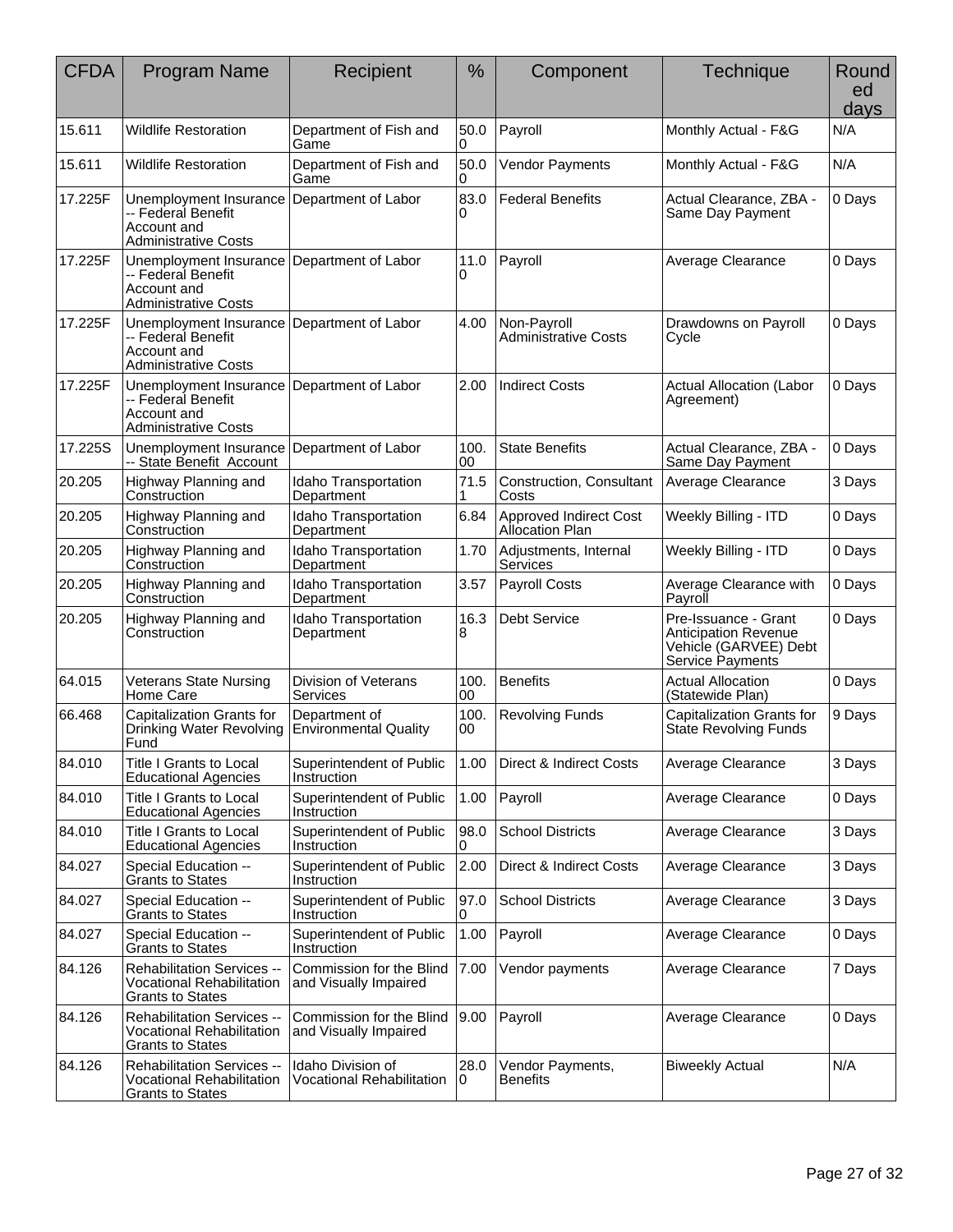| <b>CFDA</b> | <b>Program Name</b>                                                                              | Recipient                                             | $\frac{0}{0}$ | Component                                                 | Technique                                                | Round<br>ed<br>days |
|-------------|--------------------------------------------------------------------------------------------------|-------------------------------------------------------|---------------|-----------------------------------------------------------|----------------------------------------------------------|---------------------|
| 84.126      | <b>Rehabilitation Services --</b><br><b>Vocational Rehabilitation</b><br><b>Grants to States</b> | Idaho Division of<br>Vocational Rehabilitation        | 28.0<br>0     | <b>Indirect Costs</b>                                     | <b>Biweekly Actual</b>                                   | N/A                 |
| 84.126      | Rehabilitation Services --<br><b>Vocational Rehabilitation</b><br><b>Grants to States</b>        | Idaho Division of<br><b>Vocational Rehabilitation</b> | 28.0          | Payroll                                                   | <b>Biweekly Actual</b>                                   | N/A                 |
| 84.367      | Improving Teacher<br><b>Quality State Grants</b>                                                 | Superintendent of Public<br>Instruction               | 1.00          | Payroll                                                   | Average Clearance                                        | 0 Days              |
| 84.367      | Improving Teacher<br><b>Quality State Grants</b>                                                 | Superintendent of Public<br>Instruction               | 97.0<br>0     | <b>School Districts</b>                                   | Average Clearance                                        | 3 Days              |
| 84.367      | <b>Improving Teacher</b><br><b>Quality State Grants</b>                                          | Superintendent of Public<br>Instruction               | 2.00          | Direct & Indirect Costs                                   | Average Clearance                                        | 3 Days              |
| 93.558      | Temporary Assistance for<br>Needy Families                                                       | Department of Health and 12.3<br>Welfare              |               | Benefits (EBT)                                            | Actual Clearance, ZBA -<br>Same Day Payment              | 0 Days              |
| 93.558      | Temporary Assistance for<br><b>Needy Families</b>                                                | Department of Health and 5.30<br>Welfare              |               | Payroll                                                   | <b>Payroll Payment</b><br>Schedule (Health &<br>Welfare) | 0 Days              |
| 93.558      | Temporary Assistance for<br>Needy Families                                                       | Department of Health and 27.7<br>Welfare              | 8             | <b>Direct Administrative</b><br><b>Costs and Benefits</b> | Composite Clearance -<br>(Health & Welfare)              | 4 Days              |
| 93.558      | Temporary Assistance for<br><b>Needy Families</b>                                                | Department of Health and 54.6<br>Welfare              |               | <b>Indirect Costs</b>                                     | <b>Actual Allocation (Health</b><br>& Welfare)           | 0 Days              |
| 93.563      | <b>Child Support</b><br>Enforcement                                                              | Department of Health and 25.9<br>Welfare              |               | Payroll                                                   | <b>Payroll Payment</b><br>Schedule (Health &<br>Welfare) | 0 Days              |
| 93.563      | <b>Child Support</b><br>Enforcement                                                              | Department of Health and 46.5<br>Welfare              | 0             | <b>Direct Administrative</b><br>Costs                     | Composite Clearance -<br>(Health & Welfare)              | 4 Days              |
| 93.563      | <b>Child Support</b><br>Enforcement                                                              | Department of Health and 27.5<br>Welfare              | 9             | <b>Indirect Costs</b>                                     | <b>Actual Allocation (Health</b><br>& Welfare)           | 0 Days              |
| 93.568      | Low-Income Home<br><b>Energy Assistance</b>                                                      | Department of Health and 0.17<br>Welfare              |               | Payroll                                                   | <b>Payroll Payment</b><br>Schedule (Health &<br>Welfare) | 0 Days              |
| 93.568      | Low-Income Home<br><b>Energy Assistance</b>                                                      | Department of Health and 99.3<br>Welfare              | 6             | <b>Direct Administrative</b><br><b>Costs and Benefits</b> | Composite Clearance -<br>(Health & Welfare)              | 4 Days              |
| 93.568      | Low-Income Home<br><b>Energy Assistance</b>                                                      | Department of Health and 0.47<br>Welfare              |               | <b>Indirect Costs</b>                                     | <b>Actual Allocation (Health</b><br>& Welfare)           | 0 Days              |
| 93.575      | Child Care and<br>Development Block Grant Welfare                                                | Department of Health and 1.35                         |               | Payroll                                                   | Payroll Payment<br>Schedule (Health &<br>Welfare)        | 0 Days              |
| 93.575      | Child Care and<br>Development Block Grant   Welfare                                              | Department of Health and 85.8                         |               | <b>Direct Administrative</b><br><b>Costs and Benefits</b> | Composite Clearance -<br>(Health & Welfare)              | 4 Days              |
| 93.575      | Child Care and<br>Development Block Grant Welfare                                                | Department of Health and 12.8                         |               | <b>Indirect Costs</b>                                     | <b>Actual Allocation (Health</b><br>& Welfare)           | 0 Days              |
| 93.658      | Foster Care -- Title IV-E                                                                        | Department of Health and 1.36<br>Welfare              |               | Payroll                                                   | Payroll Payment<br>Schedule (Health &<br>Welfare)        | 0 Days              |
| 93.658      | Foster Care -- Title IV-E                                                                        | Department of Health and 52.8<br>Welfare              | 3             | <b>Direct Administrative</b><br><b>Costs and Benefits</b> | Composite Clearance -<br>(Health & Welfare)              | 4 Days              |
| 93.658      | Foster Care -- Title IV-E                                                                        | Department of Health and 45.8<br>Welfare              |               | <b>Indirect Costs</b>                                     | <b>Actual Allocation (Health</b><br>& Welfare)           | 0 Days              |
| 93.767      | Children's Health<br>Insurance Program                                                           | Department of Health and 2.27<br>Welfare              |               | <b>Direct Administrative</b><br>Costs                     | Composite Clearance -<br>(Health & Welfare)              | 4 Days              |
| 93.767      | Children's Health<br>Insurance Program                                                           | Department of Health and 1.73<br>Welfare              |               | <b>Indirect Costs</b>                                     | <b>Actual Allocation (Health</b><br>& Welfare)           | 0 Days              |
| 93.767      | Children's Health<br>Insurance Program                                                           | Department of Health and 96.0<br>Welfare              | 0             | <b>Benefits</b>                                           | <b>Estimated Clearance</b>                               | N/A                 |
| 93.778      | <b>Medical Assistance</b><br>Program                                                             | Department of Health and 0.77<br>Welfare              |               | Payroll                                                   | <b>Payroll Payment</b><br>Schedule (Health &<br>Welfare) | 0 Days              |
| 93.778      | <b>Medical Assistance</b><br>Program                                                             | Department of Health and 2.50<br>Welfare              |               | <b>Direct Administrative</b><br>Costs                     | Composite Clearance -<br>(Health & Welfare)              | 4 Days              |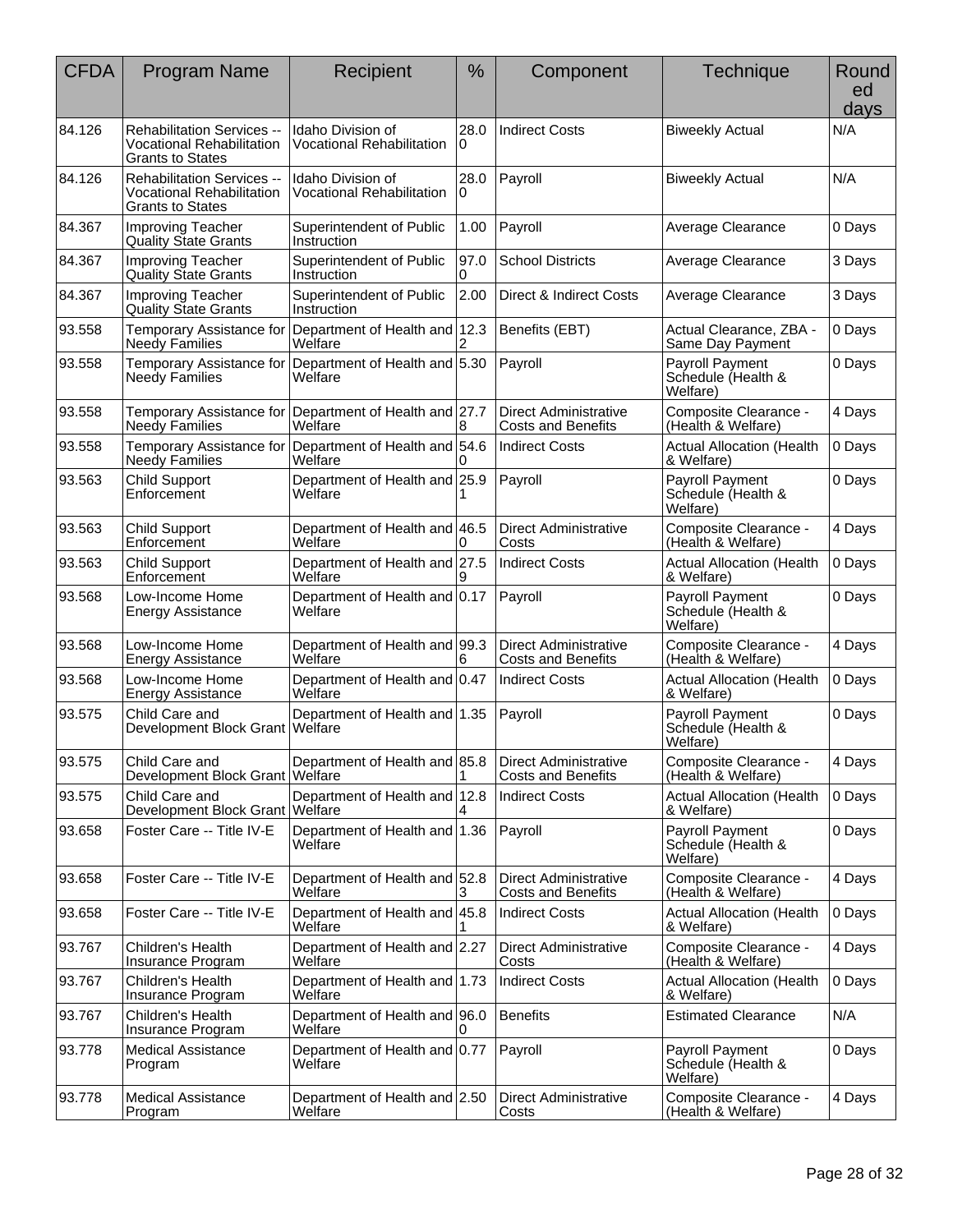| <b>CFDA</b> | Program Name                                      | Recipient                                | %         | Component                                  | <b>Technique</b>                               | Round<br>ed<br>days |
|-------------|---------------------------------------------------|------------------------------------------|-----------|--------------------------------------------|------------------------------------------------|---------------------|
| 93.778      | Medical Assistance<br>Program                     | Department of Health and 1.61<br>Welfare |           | <b>Indirect Costs</b>                      | <b>Actual Allocation (Health</b><br>& Welfare) | 0 Days              |
| 93.778      | Medical Assistance<br><b>Program</b>              | Department of Health and 95.1<br>Welfare |           | <b>Benefits</b>                            | <b>Estimated Clearance</b>                     | N/A                 |
| 96.001      | Social Security --<br><b>Disability Insurance</b> | Department of Labor                      | 21.0<br>0 | Vendor Payments                            | Average Clearance                              | 5 Days              |
| 96.001      | Social Security --<br><b>Disability Insurance</b> | Department of Labor                      | 53.0<br>0 | Payroll                                    | Average Clearance                              | 0 Days              |
| 96.001      | Social Security --<br><b>Disability Insurance</b> | Department of Labor                      | 17.0<br>0 | Non-payroll<br><b>Administrative Costs</b> | Drawdowns on Payroll<br>Cycle                  | 0 Days              |
| 96.001      | Social Security --<br><b>Disability Insurance</b> | Department of Labor                      | 9.00      | <b>Indirect Costs</b>                      | <b>Actual Allocation (Labor</b><br>Agreement)  | 0 Days              |

I hereby certify that an authorized State official has certified at least every five years that the "Rounded Days of Clearance" listed in

\_\_\_\_\_\_\_\_\_\_\_\_\_\_\_\_\_\_\_\_\_\_\_\_\_\_\_\_\_\_\_\_\_\_\_\_\_\_\_\_\_\_\_\_\_\_\_\_\_\_\_\_\_\_\_\_\_\_\_\_\_\_\_\_\_\_\_\_\_\_\_\_\_\_\_\_\_\_\_\_\_\_\_\_\_\_\_\_\_\_\_\_\_\_\_\_\_\_\_\_\_\_\_\_

Exhibit 2 of this Treasury-State Agreement:

1. Have been prepared in accordance with the standards provided in 31 CFR 205.20;

2. Accurately represent the flow of Federal funds under the Federal assistance programs to which they apply;

3. Reflect seasonal or other periodic variations in the clearance activities; and,

4. Are auditable.

Date: <u>May</u> 29, 2019

Printed Name: \_\_\_\_\_\_\_\_\_\_\_\_\_\_\_\_\_\_\_\_\_\_\_\_\_\_\_\_\_\_\_\_\_\_\_\_\_\_\_\_\_\_\_\_\_\_\_\_\_\_\_\_

Certifying Signature[: \\_\\_\\_\\_\\_\\_\\_\\_\\_\\_\\_\\_\\_\\_\\_\\_\\_\\_\\_\\_\\_\\_\\_\\_\\_\\_\\_\\_\\_\\_\\_\\_\\_\\_\\_\\_\\_\\_\\_\\_\\_\\_](https://cmiaelectronicsignature.na2.echosign.com/verifier?tx=CBJCHBCAABAAcYJUR6XP0DRvggYfWopslXhLyErhoTlm)\_\_\_\_\_ David Fulkerson (May 29, 2019) David Fulkerson

Title: \_\_\_\_\_\_\_\_\_\_\_\_\_\_\_\_\_\_\_\_\_\_\_\_\_\_\_\_\_\_\_\_\_\_\_\_\_\_\_\_\_\_\_\_\_\_\_\_\_\_\_\_\_\_\_\_\_\_\_ May 29, 2019<br>David Fulkerson<br>Ed Name: David Fulkerson May 29, 2019<br>Ving Signature: David Fulkerson (May 29, 2019)<br>DFM Deputy Administrator/State Financial Officer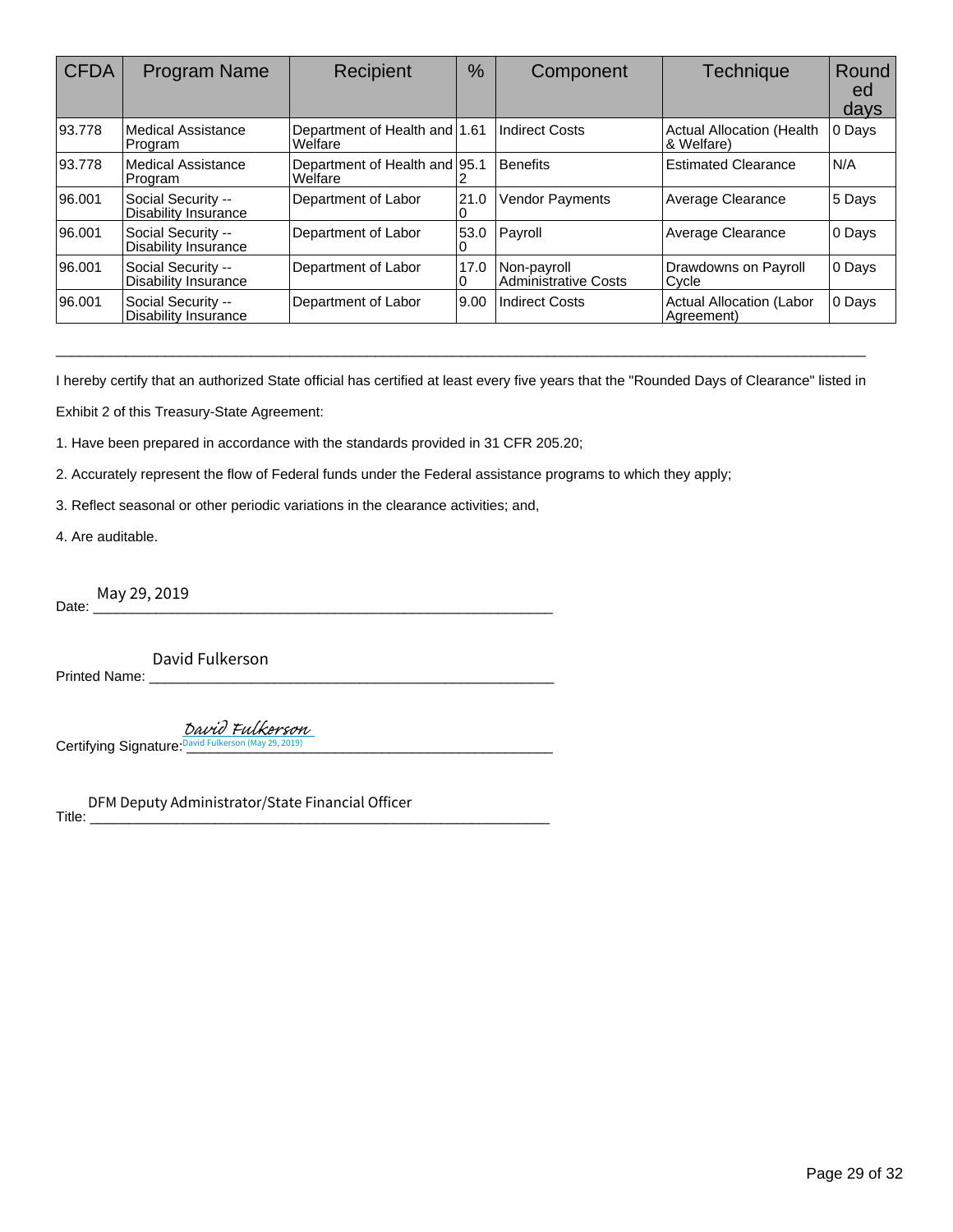# **Cash Management Improvement Act - 2020 Treasury State Agreement State of Idaho - Exhibit II Estimated Clearance**

\_\_\_\_\_\_\_\_\_\_\_\_\_\_\_\_\_\_\_\_\_\_\_\_\_\_\_\_\_\_\_\_\_\_\_\_\_\_\_\_\_\_\_\_\_\_\_\_\_\_\_\_\_\_\_\_\_\_\_\_\_\_\_\_\_\_\_\_\_\_\_\_\_\_\_\_\_\_\_\_\_\_\_\_\_\_\_\_\_\_\_\_\_\_\_\_\_\_\_\_\_\_\_\_\_\_\_

Effective 07/01/2019 until 06/30/2020

93.767 Children's Health Insurance Program Benefits

| Day     | % Cleared |
|---------|-----------|
| Day 1   | 0.00      |
| Day $2$ | 92.21     |
| Day 3   | 0.22      |
| Day 4   | 1.99      |
| Day 5   | 1.84      |
| Day 6   | 1.17      |
| Day 7   | 0.95      |
| Day 8   | 0.50      |
| Day 9   | 0.39      |
| Day 10  | 0.73      |
| Day 11  | 0.00      |
| Day 12  | 0.00      |
| Day 13  | 0.00      |
| Day 14  | 0.00      |
| Day 15  | 0.00      |
| Day 16  | 0.00      |
| Day 17  | 0.00      |
| Day 18  | 0.00      |
| Day 19  | 0.00      |
| Day 20  | 0.00      |
| Day 21  | 0.00      |
| Day 22  | 0.00      |
| Day 23  | 0.00      |
| Day 24  | 0.00      |
| Day 25  | 0.00      |
| Day 26  | 0.00      |
| Day 27  | 0.00      |
| Day 28  | 0.00      |
| Day 29  | 0.00      |
| Day 30  | 0.00      |
| Day 31  | 0.00      |
| Total   | 100.00    |

93.778 Medical Assistance Program **Benefits** 

| Day    | % Cleared |
|--------|-----------|
| ∣Day 1 | 0.00      |
| Day 2  | 92.21     |
| Day 3  | 0.22      |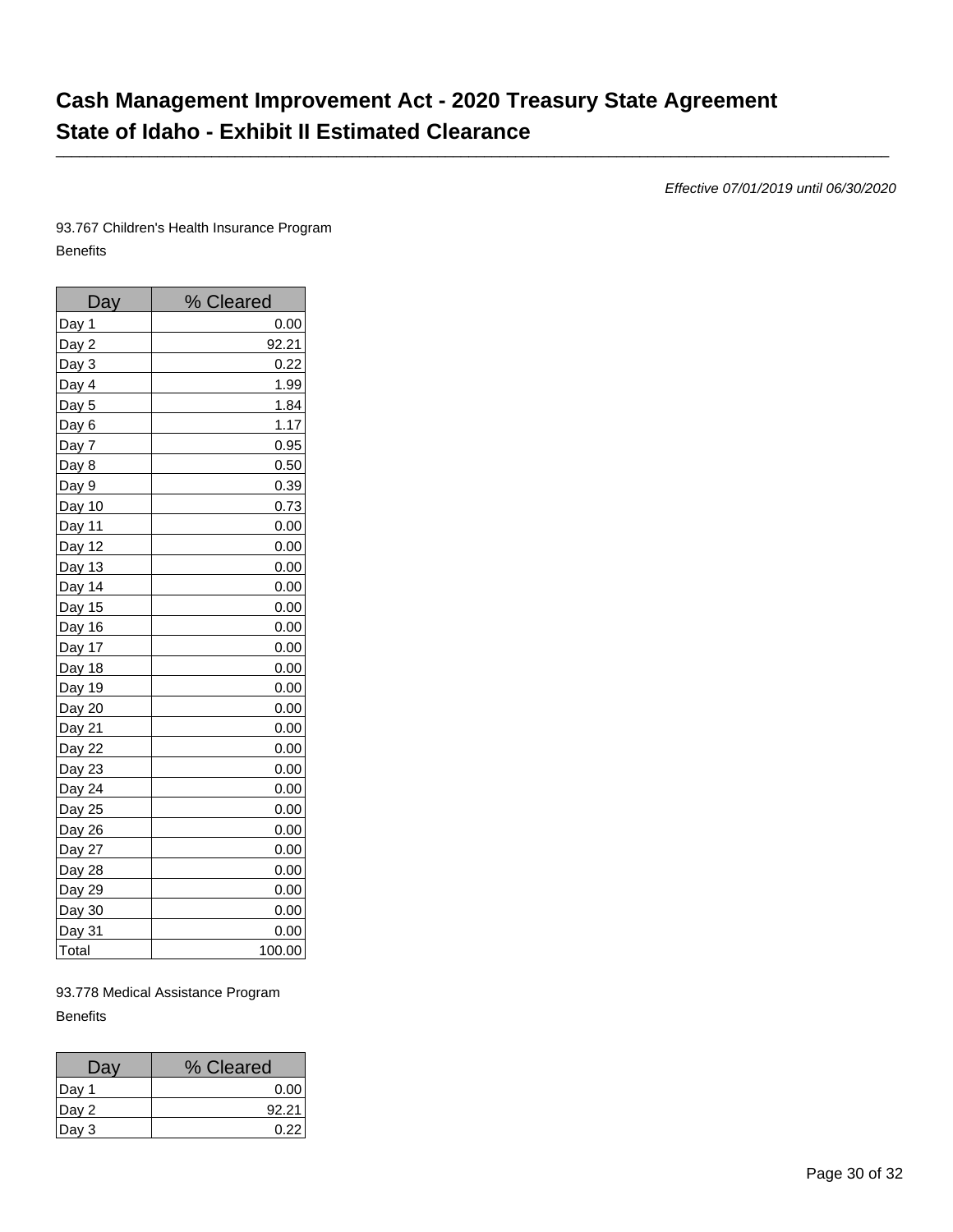| Day    | % Cleared |
|--------|-----------|
| Day 4  | 1.99      |
| Day 5  | 1.84      |
| Day 6  | 1.17      |
| Day 7  | 0.95      |
| Day 8  | 0.50      |
| Day 9  | 0.39      |
| Day 10 | 0.73      |
| Day 11 | 0.00      |
| Day 12 | 0.00      |
| Day 13 | 0.00      |
| Day 14 | 0.00      |
| Day 15 | 0.00      |
| Day 16 | 0.00      |
| Day 17 | 0.00      |
| Day 18 | 0.00      |
| Day 19 | 0.00      |
| Day 20 | 0.00      |
| Day 21 | 0.00      |
| Day 22 | 0.00      |
| Day 23 | 0.00      |
| Day 24 | 0.00      |
| Day 25 | 0.00      |
| Day 26 | 0.00      |
| Day 27 | 0.00      |
| Day 28 | 0.00      |
| Day 29 | 0.00      |
| Day 30 | 0.00      |
| Day 31 | 0.00      |
| Total  | 100.00    |

# **Certification**

I hereby certify that the % Cleared listed in Exhibit II Estimated Clearance of this Treasury State Agreement:

- 1. Has been prepared in accordance with the standards provided in 31 CFR 205.20;
- 2. Accurately represents the flow of federal funds under the federal assistance programs to which they apply;
- 3. Reflects seasonal or other periodic variations in the clearance activities;
- 4. Is auditable; and,
- 5. Has been certified as accurate by an authorized State Official.

 $_2$  David Fulkerson (May 29, 2019) erson (May 29, 201 David Fulkerson

May 29, 2019

Signature Date Signed

\_\_\_\_\_\_\_\_\_\_\_\_\_\_\_\_\_\_\_\_\_\_\_\_\_\_\_\_\_\_\_\_\_\_\_ David Fulkerson